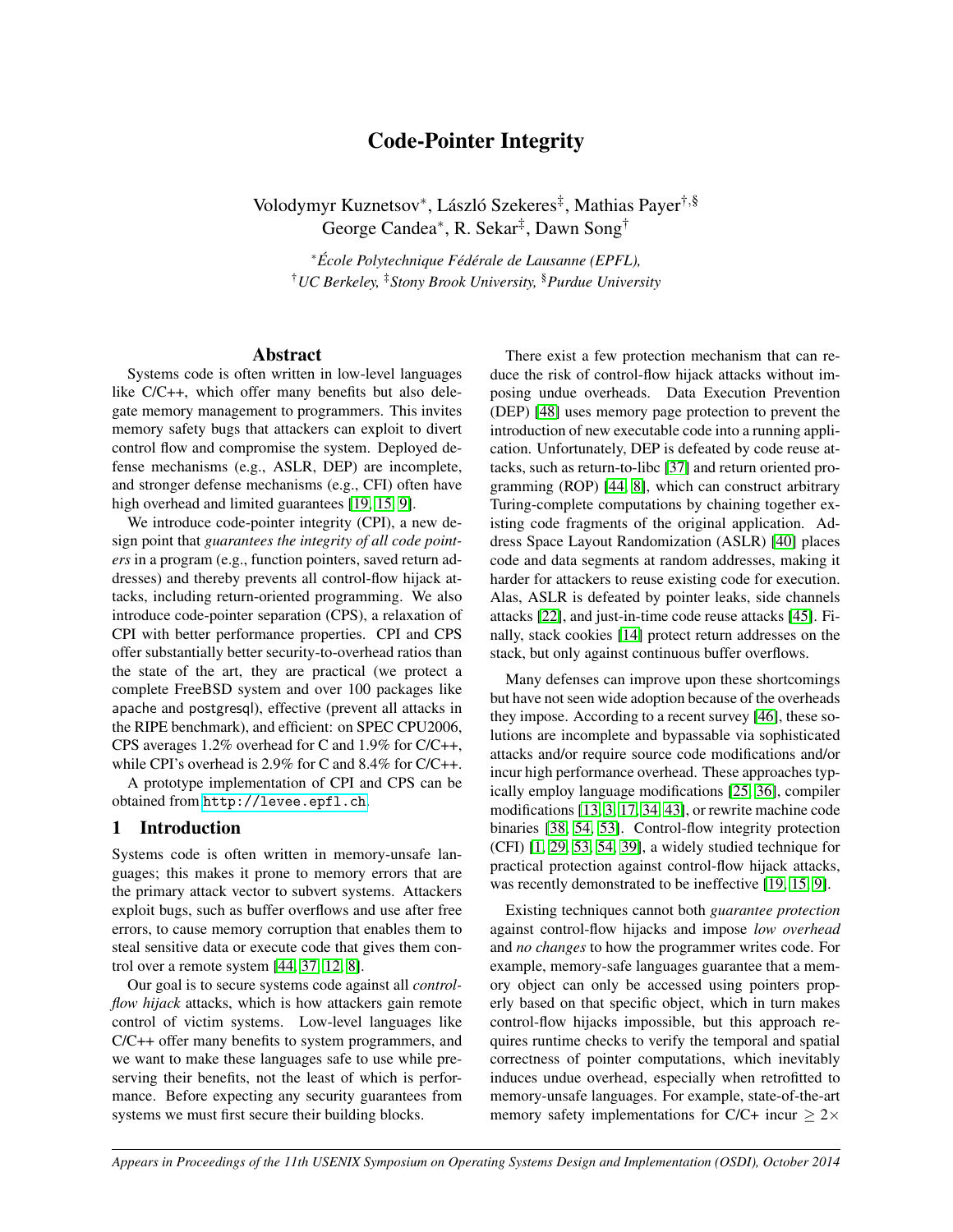overhead [\[35\]](#page-15-13). We observe that, in order to render control-flow hijacks impossible, it is sufficient to guarantee the integrity of code pointers, i.e., those that are used to determine the targets of indirect control-flow transfers (indirect calls, indirect jumps, or returns).

This paper introduces code-pointer integrity (CPI), a way to enforce precise, deterministic memory safety for all code pointers in a program. The key idea is to split process memory into a *safe region* and a *regular region*. CPI uses static analysis to identify the set of memory objects that must be protected in order to guarantee memory safety for code pointers. This set includes all memory objects that contain code pointers and all data pointers used to access code pointers indirectly. All objects in the set are then stored in the safe region, and the region is isolated from the rest of the address space (e.g., via hardware protection). The safe region can only be accessed via memory operations that are proven at compile time to be safe or that are safety-checked at runtime. The regular region is just like normal process memory: it can be accessed without runtime checks and, thus, with no overhead. In typical programs, the accesses to the safe region represent only a small fraction of all memory accesses (6.5% of all pointer operations in SPEC CPU2006 need protection). Existing memory safety techniques cannot efficiently protect only a subset of memory objects in a program, rather they require instrumenting *all* potentially dangerous pointer operations.

CPI fully protects the program against all control-flow hijack attacks that exploit program memory bugs. CPI requires no changes to how programmers write code, since it automatically instruments pointer accesses at compile time. CPI achieves low overhead by selectively instrumenting only those pointer accesses that are necessary and sufficient to formally guarantee the integrity of all code pointers. The CPI approach can also be used for data, e.g., to selectively protect sensitive information like the process UIDs in a kernel.

We also introduce code-pointer separation (CPS), a relaxed variant of CPI that is better suited for code with abundant virtual function pointers. In CPS, all code pointers are placed in the safe region, but pointers used to access code pointers indirectly are left in the regular region (such as pointers to C++ objects that contain virtual functions). Unlike CPI, CPS may allow certain controlflow hijack attacks, but it still offers stronger guarantees than CFI and incurs negligible overhead.

Our experimental evaluation shows that our proposed approach imposes sufficiently low overhead to be deployable in production. For example, CPS incurs an average overhead of 1.2% on the C programs in SPEC CPU2006 and 1.9% for all C/C++ programs. CPI incurs on average 2.9% overhead for the C programs and 8.4% across all C/C++ SPEC CPU2006 programs. CPI and CPS are effective: they prevent 100% of the attacks in the RIPE benchmark and the recent attacks [\[19,](#page-14-0) [15,](#page-14-1) [9\]](#page-14-2) that bypass CFI, ASLR, DEP, and all other Microsoft Windows protections. We compile and run with CPI/CPS a complete FreeBSD distribution along with  $\geq 100$  widely used packages, demonstrating that the approach is practical. This paper makes the following contributions:

- 1. Definition of two new program properties that offer a security-benefit to enforcement-cost ratio superior to the state of the art: code-pointer integrity (CPI) guarantees control flow cannot be hijacked via memory bugs, and code-pointer separation (CPS) provides stronger security guarantees than control-flow integrity but at negligible cost.
- 2. An efficient compiler-based implementation of CPI and CPS for unmodified C/C++ code.
- 3. The first practical and complete OS distribution (based on FreeBSD) with full protection built-in against control-flow hijack attacks.

In the rest of the paper we introduce our threat model (§[2\)](#page-1-0), describe CPI and CPS (§[3\)](#page-1-1), present our implementation ( $\S$ [4\)](#page-6-0), evaluate our approach ( $\S$ [5\)](#page-7-0), discuss related work ( $\S$ [6\)](#page-10-0), and conclude ( $\S$ [7\)](#page-11-0). We formalize the CPI enforcement mechanism and provide a sketch of its correctness proof in [Appendix A.](#page-12-0)

### <span id="page-1-0"></span>2 Threat Model

This paper is concerned solely with control-flow hijack attacks, namely ones that give the attacker control of the instruction pointer. The purpose of this type of attack is to divert control flow to a location that would not otherwise be reachable in that same context, had the program not been compromised. Examples of such attacks include forcing a program to jump (i) to a location where the attacker injected shell code, (ii) to the start of a chain of return-oriented program fragments ("gadgets"), or (iii) to a function that performs an undesirable action in the given context, such as calling system() with attackersupplied arguments. Data-only attacks, i.e., that modify or leak unprotected non-control data, are out of scope.

<span id="page-1-1"></span>We assume powerful yet realistic attacker capabilities: full control over process memory, but no ability to modify the code segment. Attackers can carry out arbitrary memory reads and writes by exploiting input-controlled memory corruption errors in the program. They cannot modify the code segment, because the corresponding pages are marked read-executable and not writable, and they cannot control the program loading process. These assumptions ensure the integrity of the original program code instrumented at compile time, and enable the program loader to safely set up the isolation between the safe and regular memory regions. Our assumptions are consistent with prior work in this area.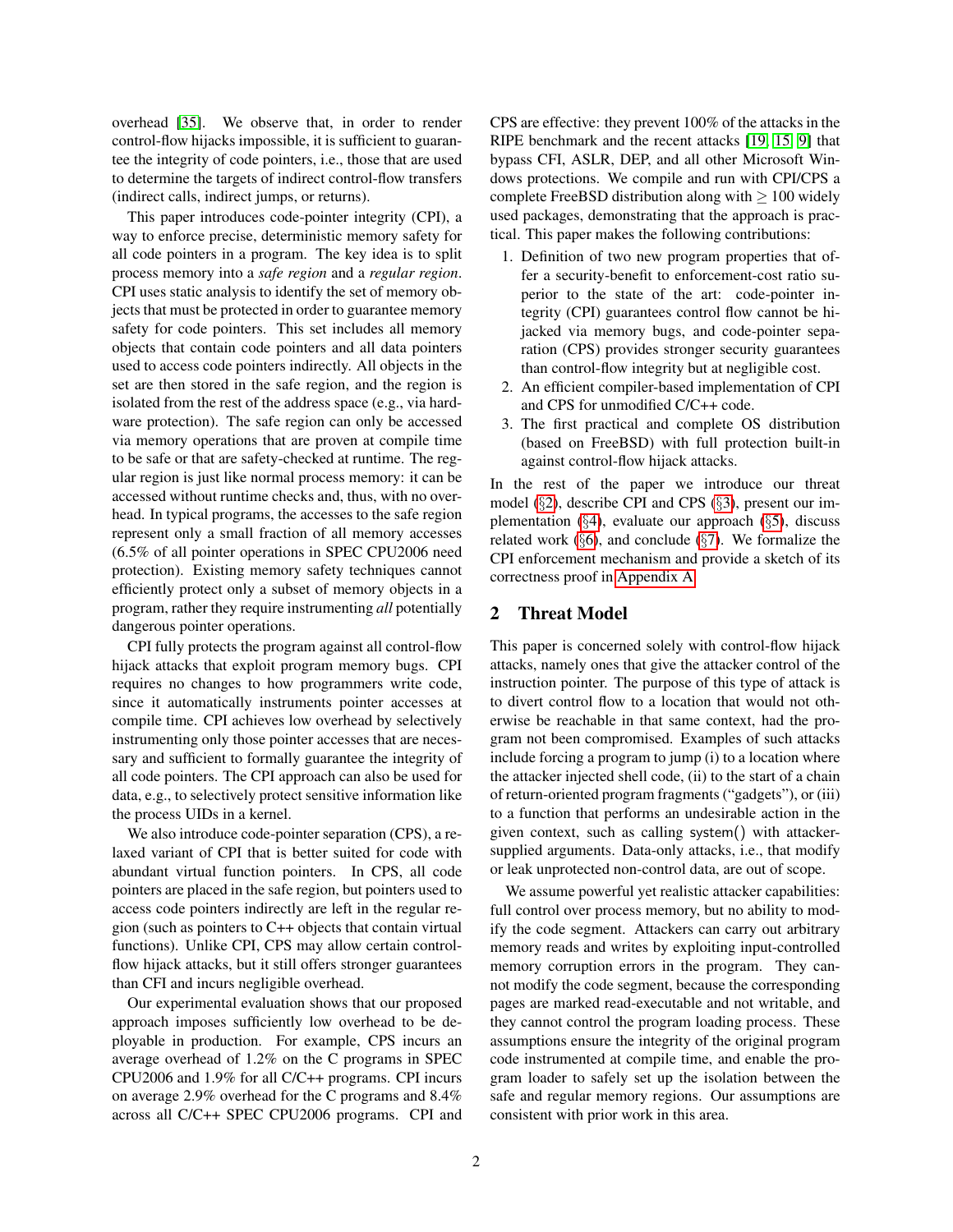## 3 Design

We now present the terminology used to describe our design, then define the code-pointer integrity property (§[3.1\)](#page-2-0), describe the corresponding enforcement mechanism (§[3.2\)](#page-2-1), and define a relaxed version that trades some security guarantees for performance (§[3.3\)](#page-5-0). We further formalize the CPI enforcement mechanism and sketch its correctness proof in [Appendix A.](#page-12-0)

We say a pointer dereference is *safe* iff the memory it accesses lies within the target object on which the dereferenced pointer is based. A *target object* can either be a memory object or a control flow destination. By *pointer dereference* we mean accessing the memory targeted by the pointer, either to read/write it (for data pointers) or to transfer control flow to its location (for code pointers). A *memory object* is a language-specific unit of memory allocation, such as a global or local variable, a dynamically allocated memory block, or a sub-object of a larger memory object (e.g., a field in a struct). Memory objects can also be program-specific, e.g., when using custom memory allocators. A *control flow destination* is a location in the code, such as the start of a function or a return location. A target object always has a well defined lifetime; for example, freeing an array and allocating a new one with the same address creates a different object.

We say a pointer is *based on* a target object *X* iff the pointer is obtained at runtime by (i) allocating *X* on the heap, (ii) explicitly taking the address of *X*, if *X* is allocated statically, such as a local or global variable, or is a control flow target (including return locations, whose addresses are implicitly taken and stored on the stack when calling a function), (iii) taking the address of a sub-object *y* of *X* (e.g., a field in the *X* struct), or (iv) computing a pointer expression (e.g., pointer arithmetic, array indexing, or simply copying a pointer) involving operands that are either themselves based on object *X* or are not pointers. This is slightly stricter version of C99's "based on" definition: we ensure that each pointer is based on at most one object.

The execution of a program is *memory-safe* iff all pointer dereferences in the execution are safe. A program is memory-safe iff all its possible executions (for all inputs) are memory-safe. This definition is consistent with the state of the art for C/C++, such as Soft-Bounds+CETS [\[34,](#page-15-8) [35\]](#page-15-13). Precise memory safety enforcement [\[34,](#page-15-8) [36,](#page-15-7) [25\]](#page-15-6) tracks the based-on information for each pointer in a program, to check the safety of each pointer dereference according to the definition above; the detection of an unsafe dereference aborts the program.

#### <span id="page-2-0"></span>3.1 The Code-Pointer Integrity (CPI) Property

A program execution satisfies the code-pointer integrity property iff all its dereferences that either dereference or access sensitive pointers are safe. *Sensitive pointers* are

<span id="page-2-2"></span>

*Figure 1:* CPI protects code pointers 3 and 4 and pointers 1 and 2 (which may access pointers 3 and 4 indirectly). Pointer 2 of type void\* may point to different objects at different times. The int\* pointer 5 and non-pointer data locations are not protected.

code pointers and pointers that may later be used to access sensitive pointers. Note that the sensitive pointer definition is recursive, as illustrated in [Fig. 1.](#page-2-2) According to case (iv) of the based-on definition above, dereferencing a pointer to a pointer will correspondingly propagate the based-on information; e.g., an expression  $\ast_p = \&q$ copies the result of &q, which is a pointer based on q, to a location pointed to by p, and associates the basedon metadata with that location. Hence, the integrity of the based-on metadata associated with sensitive pointers requires that pointers used to update sensitive pointers be sensitive as well (we discuss implications of relaxing this definition in §[3.3\)](#page-5-0). The notion of a sensitive pointer is dynamic. For example, a void\* pointer 2 in [Fig. 1](#page-2-2) is sensitive when it points at another sensitive pointer at run time, but it is not sensitive when it points to an integer.

A memory-safe program execution trivially satisfies the CPI property, but memory-safety instrumentation typically has high runtime overhead, e.g.,  $\geq 2 \times$  in stateof-the-art implementations [\[35\]](#page-15-13). Our observation is that only a small subset of all pointers are responsible for making control-flow transfers, and so, by enforcing memory safety only for control-sensitive data (and thus incurring no overhead for all other data), we obtain important security guarantees while keeping the cost of enforcement low. This is analogous to the controlplane/data-plane separation in network routers and modern servers [\[5\]](#page-14-11), with CPI ensuring the safety of data that influences, directly or indirectly, the control plane.

Determining precisely the set of pointers that are sensitive can only be done at run time. However, the CPI property can still be enforced using any overapproximation of this set, and such over-approximations can be obtained at compile time, using static analysis.

#### <span id="page-2-1"></span>3.2 The CPI Enforcement Mechanism

We now describe a way to retrofit the CPI property into a program *P* using a combination of static instrumentation and runtime support. Our approach consists of a *static analysis* pass that identifies all sensitive pointers in *P* and all instructions that operate on them (§[3.2.1\)](#page-3-0), an *instrumentation* pass that rewrites *P* to "protect" all sensitive pointers, i.e., store them in a separate, safe memory region and associate, propagate, and check their based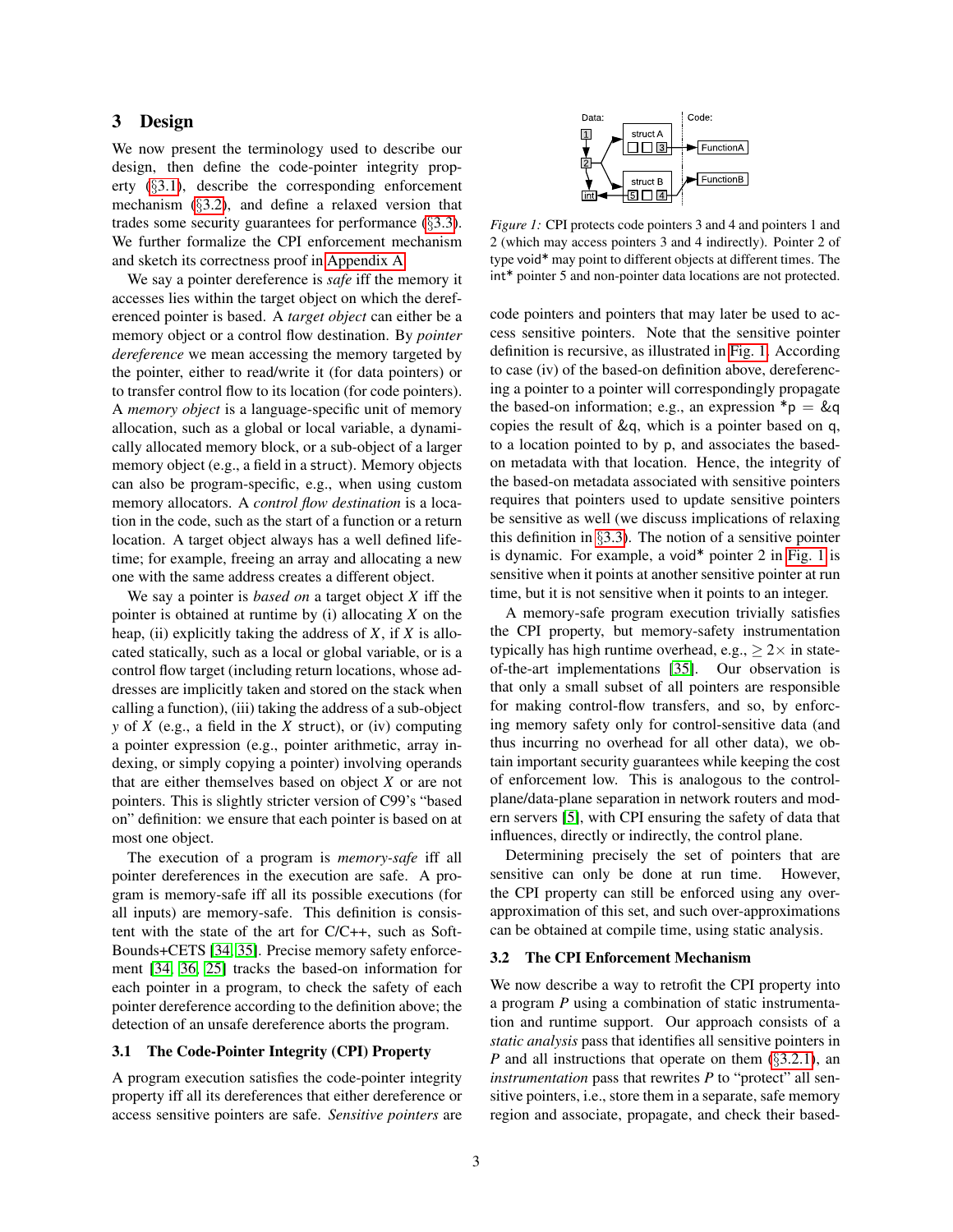on metadata (§[3.2.2\)](#page-3-1), and an instruction-level *isolation* mechanism that prevents non-protected memory operations from accessing the safe region (§[3.2.3\)](#page-4-0). For performance reasons, we handle return addresses stored on the stack separately from the rest of the code pointers using a *safe stack* mechanism (§[3.2.4\)](#page-5-1).

## <span id="page-3-0"></span>3.2.1 CPI Static Analysis

We determine the set of sensitive pointers using typebased static analysis: a pointer is sensitive if its type is sensitive. Sensitive types are: pointers to functions, pointers to sensitive types, pointers to composite types (such as struct or array) that contains one or more members of sensitive types, or universal pointers (i.e., void\*, char\* and opaque pointers to forward-declared structs or classes). A programmer could additionally indicate, if desired, other types to be considered sensitive, such as struct ucred used in the FreeBSD kernel to store process UIDs and jail information. All code pointers that a compiler or runtime creates implicitly (such as return addresses, C++ virtual table pointers, and setjmp buffers) are sensitive as well.

Once the set of sensitive pointers is determined, we use static analysis to find all program instructions that manipulate these pointers. These instructions include pointer dereferences, pointer arithmetic, and memory (de-)allocation operations that calls to either (i) corresponding standard library functions, (ii) C++ new/delete operators, or (iii) manually annotated custom allocators.

The derived set of sensitive pointers is overapproximate: it may include universal pointers that never end up pointing to sensitive values at runtime. For instance, the C/C++ standard allows char\* pointers to point to objects of any type, but such pointers are also used for C strings. As a heuristic, we assume that char\* pointers that are passed to the standard libc string manipulation functions or that are assigned to point to string constants are not universal. Neither the over-approximation nor the char\* heuristic affect the security guarantees provided by CPI: over-approximation merely introduces extra overhead, while heuristic errors may result in false violation reports (though we never observed any in practice).

Memory manipulation functions from libc, such as memset or memcpy, could introduce a lot of overhead in CPI: they take void\* arguments, so a libc compiled with CPI would instrument all accesses inside the functions, regardless of whether they are operating on sensitive data or not. CPI's static analysis instead detects such cases by analyzing the real types of the arguments prior to being cast to void\*, and the subsequent instrumentation pass handles them separately using type-specific versions of the corresponding memory manipulation functions.

We augmented type-based static analysis with a dataflow analysis that handles most practical cases of unsafe pointer casts and casts between pointers and integers. If a value *v* is ever cast to a sensitive pointer type within the function being analyzed, or is passed as an argument or returned to another function where it is cast to a sensitive pointer, the analysis considers  $\nu$  to be sensitive as well. This analysis may fail when the data flow between *v* and its cast to a sensitive pointer type cannot be fully recovered statically, which might cause false violation reports (we have not observed any during our evaluation). Such casts are a common problem for all pointer-based memory safety mechanisms for C/C++ that do not require source code modifications [\[34\]](#page-15-8).

A key benefit of CPI is its selectivity: the number of pointer operations deemed to be sensitive is a small fraction of all pointer operations in a program. As we show in §[5,](#page-7-0) for SPEC CPU2006, the CPI type-based analysis identifies for instrumentation 6.5% of all pointer accesses; this translates into a reduction of performance overhead of  $16 - 44 \times$  relative to full memory safety.

Nevertheless, we still think CPI can benefit from more sophisticated analyses. CPI can leverage any kind of *points-to* static analysis, as long as it provides an overapproximate set of sensitive pointers. For instance, when extending CPI to also protect select non-code-pointer data, we think DSA [\[27,](#page-15-14) [28\]](#page-15-15) could prove more effective.

#### <span id="page-3-1"></span>3.2.2 CPI Instrumentation

CPI instruments a program in order to (i) ensure that all sensitive pointers are stored in a safe region, (ii) create and propagate metadata for such pointers at runtime, and (iii) check the metadata on dereferences of such pointers.

In terms of memory layout, CPI introduces a safe region in addition to the regular memory region [\(Fig. 2\)](#page-4-1). Storage space for sensitive pointers is allocated in both the safe region (the *safe pointer store*) and the regular region (as usual); one of the two copies always remains unused. This is necessary for universal pointers (e.g., void\*), which could be stored in either region depending on whether they are sensitive at run time or not, and also helps to avoid some compatibility issues that arise from the change in memory layout. The address in regular memory is used as an offset to to look up the value of a sensitive pointer in the safe pointer store.

The *safe pointer store* maps the address &p of sensitive pointer p, as allocated in the regular region, to the value of p and associated metadata. The metadata for p describes the target object on which p is based: lower and upper address bounds of the object, and a temporal id (see [Fig. 2\)](#page-4-1). The layout of the safe pointer store is similar to metadata storage in SoftBounds+CETS [\[35\]](#page-15-13), except that CPI *also* stores the value of p in the safe pointer store. Combined with the isolation of the safe region (§[3.2.3\)](#page-4-0), this allows CPI to guarantee full memory safety of all sensitive pointers without having to instru-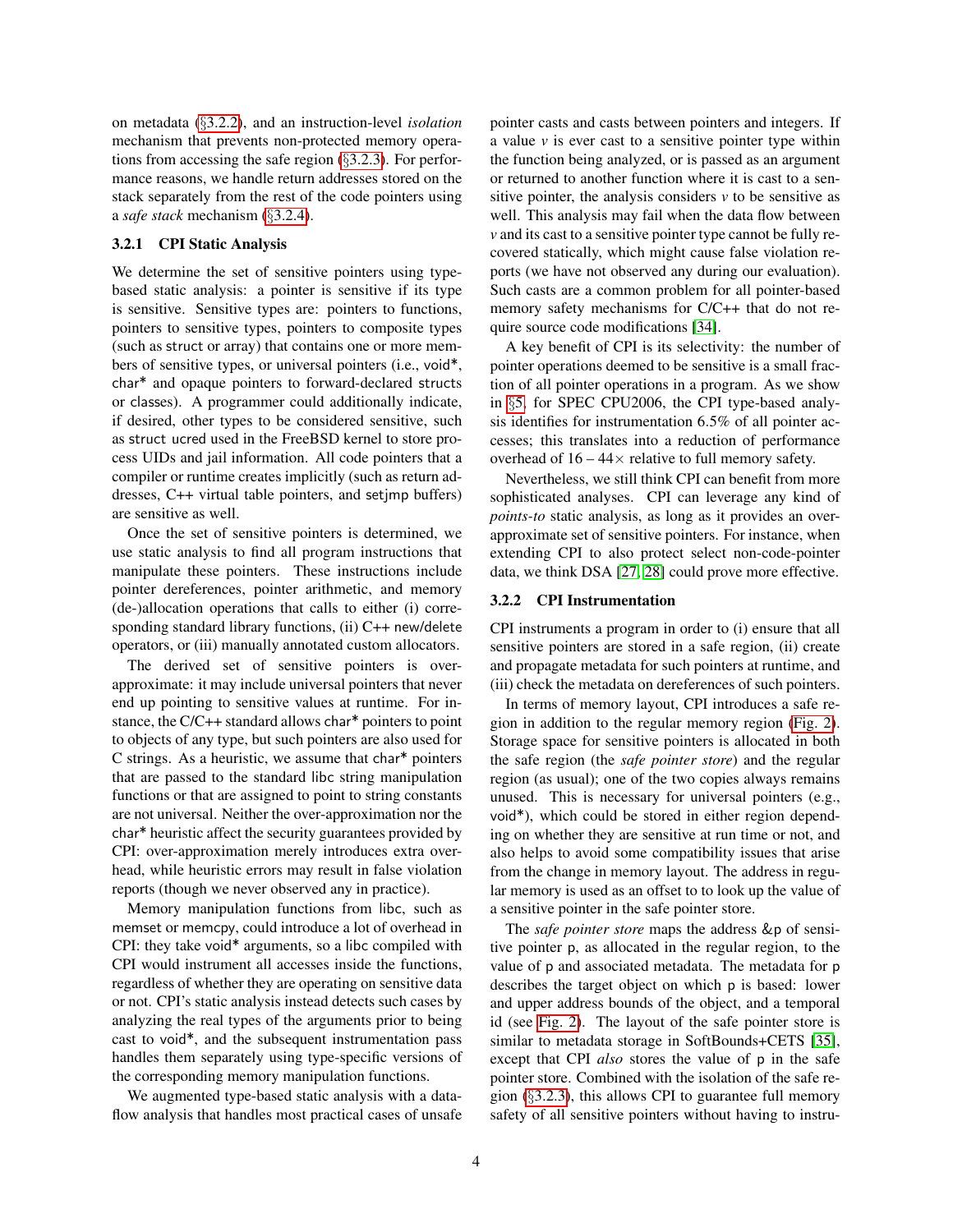<span id="page-4-1"></span>

*Figure 2:* CPI memory layout: The safe region contains the safe pointer store and the safe stacks. The location of a sensitive pointer on the left (shaded) remains unused, while the value of this pointer and its metadata are stored in the safe pointer store. The safe stacks  $T_1, T_2, T_3$  have corresponding stacks  $T_1', T_2', T_3'$ in regular memory to allocate unsafe stack objects.

ment all pointer operations.

The instrumentation step changes instructions that operate on sensitive pointers, as found by CPI's static analysis, to create and propagate the metadata directly following the based-on definition in §[3.1.](#page-2-0) Instructions that explicitly take addresses of a statically allocated memory object or a function, allocate a new object on the heap, or take an address of a sub-object are instrumented to create metadata that describe the corresponding object. Instructions that compute pointer expressions are instrumented to propagate the metadata accordingly. Instructions that load or store sensitive pointers to memory are replaced with CPI intrinsic instructions (§[3.2.3\)](#page-4-0) that load or store both the pointer values and their metadata from/to the safe pointer store. In principle, call and return instructions also store and load code pointers, and so would need to be instrumented, but we instead protect return addresses using a safe stack (§[3.2.4\)](#page-5-1).

Every dereference of a sensitive pointer is instrumented to check at runtime whether it is safe, using the metadata associated with the pointer being dereferenced. Together with the restricted access to the safe region, this results in precise memory safety for all sensitive pointers.

Universal pointers (void\* and char\*) are stored in either the safe pointer store or the regular region, depending on whether they are sensitive at runtime or not. CPI instruments instructions that cast from non-sensitive to universal pointer types to assign special "invalid" metadata (e.g., with lower bound greater than the upper bound) for the resulting universal pointers. These pointers, as a result, would never be allowed to access the safe region. CPI intrinsics for universal pointers would only store a pointer in the safe pointer store if it had valid metadata, and only load it from the safe pointer store if it contained valid metadata for that pointer; otherwise, they would store/load from the regular region.

CPI can be configured to simultaneously store protected pointers in both the safe pointer store and regular regions, and check whether they match when loading them. In this debug mode, CPI detects all *attempts* to hijack control flow using non-protected pointer errors; in the default mode, such attempts are silently prevented. This debug mode also provides better compatibility with non-instrumented code that may read protected pointers (for example, callback addresses) but not write them.

Modern compilers contain powerful static analysis passes that can often prove statically that certain memory accesses are always safe. The CPI instrumentation pass precedes compiler optimizations, thus allowing them to potentially optimize away some of the inserted checks while preserving the security guarantees.

### <span id="page-4-0"></span>3.2.3 Isolating the Safe Region

The safe region can only be accessed via CPI intrinsic instructions, and they properly handle pointer metadata and the safe stack  $(\S3.2.4)$  $(\S3.2.4)$ . The mechanism for achieving this isolation is architecture-dependent.

On x86-32, we rely on hardware segment protection. We make the safe region accessible through a dedicated segment register, which is otherwise unused, and configure limits for all other segment registers to make the region inaccessible through them. The CPI intrinsics are then turned into code that uses the dedicated register and ensures that no other instructions in the program use that register. The segment registers are configured by the program loader, whose integrity we assume in our threat model; we also prevent the program from reconfiguring the segment registers via system calls. None of the programs we evaluated use the segment registers.

On x86-64, CPI relies on the fact that no addresses pointing into the safe region are ever stored in the regular region. This architecture no longer enforces the segment limits, however it still provides two segment registers with configurable base addresses. Similarly to x86-32, we use one of these registers to point to the safe region, however, we choose the base address of the safe region at random and rely on preventing access to it through information hiding. Unlike classic ASLR though, our hiding is leak-proof: since the objects in the safe region are indexed by addresses allocated for them in the regular region, no addresses pointing into the safe region are ever stored in regular memory at any time during execution. The 48-bit address space of modern x86-64 CPUs makes guessing the safe region address impractical, because most failed guessing attempts would crash the program, and such frequent crashes can easily be detected by other means.

Other architectures could use randomization-based protection as well, or rely on precise software fault isolation (SFI) [\[11\]](#page-14-12). SFI requires that all memory operations in a program are instrumented, but the instrumentation is lightweight: it could be as small as a single and operation if the safe region occupies the entire upper half of the address space of a process. In our experiments, the additional overhead introduced by SFI was less than 5%.

Since sensitive pointers form a small fraction of all data stored in memory, the safe pointer store is highly sparse. To save memory, it can be organized as a hash ta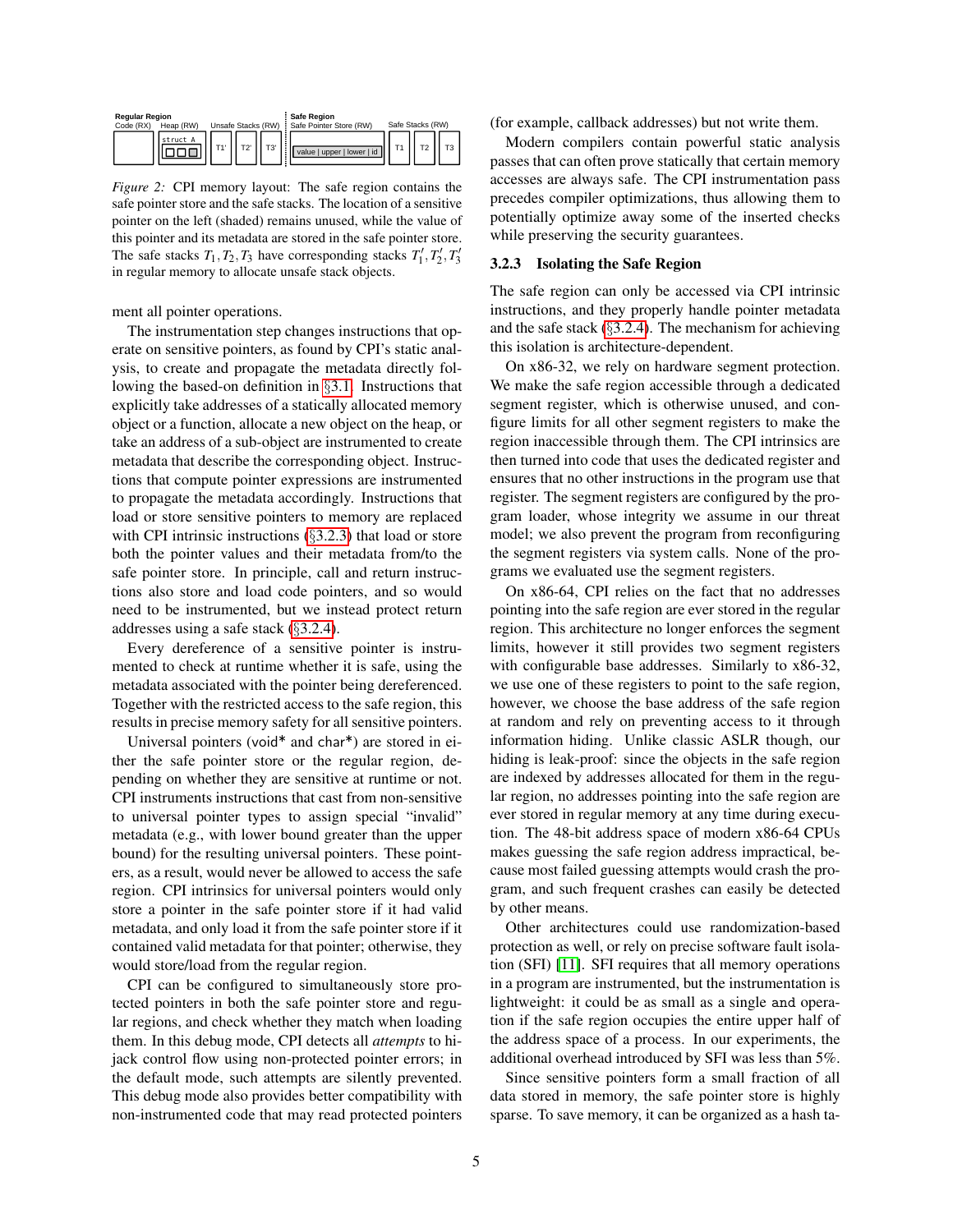ble, a multi-level lookup table, or as a simple array relying on the sparse address space support of the underlying OS. We implemented and evaluated all three versions, and we discuss the fastest choice in §[4.](#page-6-0)

In the future, we plan to leverage Intel MPX [\[24\]](#page-14-13) for implementing the safe region, as described in §[4.](#page-6-0)

#### <span id="page-5-1"></span>3.2.4 The Safe Stack

CPI treats the stack specially, in order to reduce performance overhead and complexity. This is primarily because the stack hosts values that are accessed frequently, such as return addresses that are code pointers accessed on every function call, as well as spilled registers (temporary values that do not fit in registers and compilers store on the stack). Furthermore, tracking which of these values will end up at run time in memory (and thus need to be protected) vs. in registers is difficult, as the compiler decides which registers to spill only during late stages of code generation, long after CPI's instrumentation pass.

A key observation is that the safety of most accesses to stack objects can be checked statically during compilation, hence such accesses require no runtime checks or metadata. Most stack frames contain only memory objects that are accessed exclusively within the corresponding function and only through the stack pointer register with a constant offset. We therefore place all such proven-safe objects onto a *safe stack* located in the safe region. The safe stack can be accessed without any checks. For functions that have memory objects on their stack that do require checks (e.g., arrays or objects whose address is passed to other functions), we allocate separate stack frames in the regular memory region. In our experience, less than 25% of functions need such additional stack frames (see [Table 2\)](#page-9-0). Furthermore, this fraction is much smaller among short functions, for which the overhead of setting up the extra stack frame is non-negligible.

The safe stack mechanism consists of a static analysis pass, an instrumentation pass, and runtime support. The analysis pass identifies, for every function, which objects in its stack frame are guaranteed to be accessed safely and can thus be placed on the safe stack; return addresses and spilled registers always satisfy this criterion. For the objects that do not satisfy this criterion, the instrumentation pass inserts code that allocates a stack frame for these objects on the regular stack. The runtime support allocates regular stacks for each thread and can be implemented either as part of the threading library, as we did on FreeBSD, or by intercepting thread create/destroy, as we did on Linux. CPI stores the regular stack pointer inside the thread control block, which is pointed to by one of the segment registers and can thus be accessed with a single memory read or write.

Our safe stack layout is similar to double stack approaches in ASR [\[6\]](#page-14-14) and XFI [\[18\]](#page-14-15), which maintain a separate stack for arrays and variables whose addresses are taken. However, we use the safe stack to enforce the CPI property instead of implementing software fault isolation. The safe stack is also comparable to languagebased approaches like Cyclone [\[25\]](#page-15-6) or CCured [\[36\]](#page-15-7) that simply allocate these objects on the heap, but our approach has significantly lower performance overhead.

Compared to a shadow stack like in CFI [\[1\]](#page-14-10), which duplicates return instruction pointers outside of the attacker's access, the CPI safe stack presents several advantages: (i) all return instruction pointers and most local variables are protected, whereas a shadow stack only protects return instruction pointers; (ii) the safe stack is compatible with uninstrumented code that uses just the regular stack, and it directly supports exceptions, tail calls, and signal handlers; (iii) the safe stack has near-zero performance overhead (§[5.2\)](#page-8-0), because only a handful of functions require extra stack frames, while a shadow stack allocates a shadow frame for every function call.

The safe stack can be employed independently from CPI, and we believe it can replace stack cookies [\[14\]](#page-14-6) in modern compilers. By providing precise protection of all return addresses (which are the target of ROP attacks today), spilled registers, and some local variables, the safe stack provides substantially stronger security than stack cookies, while incurring equal or lower performance overhead and deployment complexity.

#### <span id="page-5-0"></span>3.3 Code-Pointer Separation (CPS)

The code-pointer separation property trades some of CPI's security guarantees for reduced runtime overhead. This is particularly relevant to C++ programs with many virtual functions, where the fraction of sensitive pointers instrumented by CPI can become high, since every pointer to an object that contains virtual functions is sensitive. We found that, on average, CPS reduces overhead by  $4.3\times$  (from  $8.4\%$  for CPI down to 1.9% for CPS), and in some cases by as much as an order of magnitude.

CPS further restricts the set of protected pointers to code pointers only, leaving pointers that point to code pointers uninstrumented. We additionally restrict the definition of based-on by requiring that a code pointer be based only on a control flow destination. This restriction prevents attackers from "forging" a code pointer from a value of another type, but still allows them to trick the program into reading or updating wrong code pointers.

CPS is enforced similarly to CPI, except (i) for the criteria used to identify sensitive pointers during static analysis, and (ii) that CPS does not need any metadata. Control-flow destinations (pointed to by code pointers) do not have bounds, because the pointer value must always match the destination exactly, hence no need for bounds metadata. Furthermore, they are typically static, hence do not need temporal metadata either (there are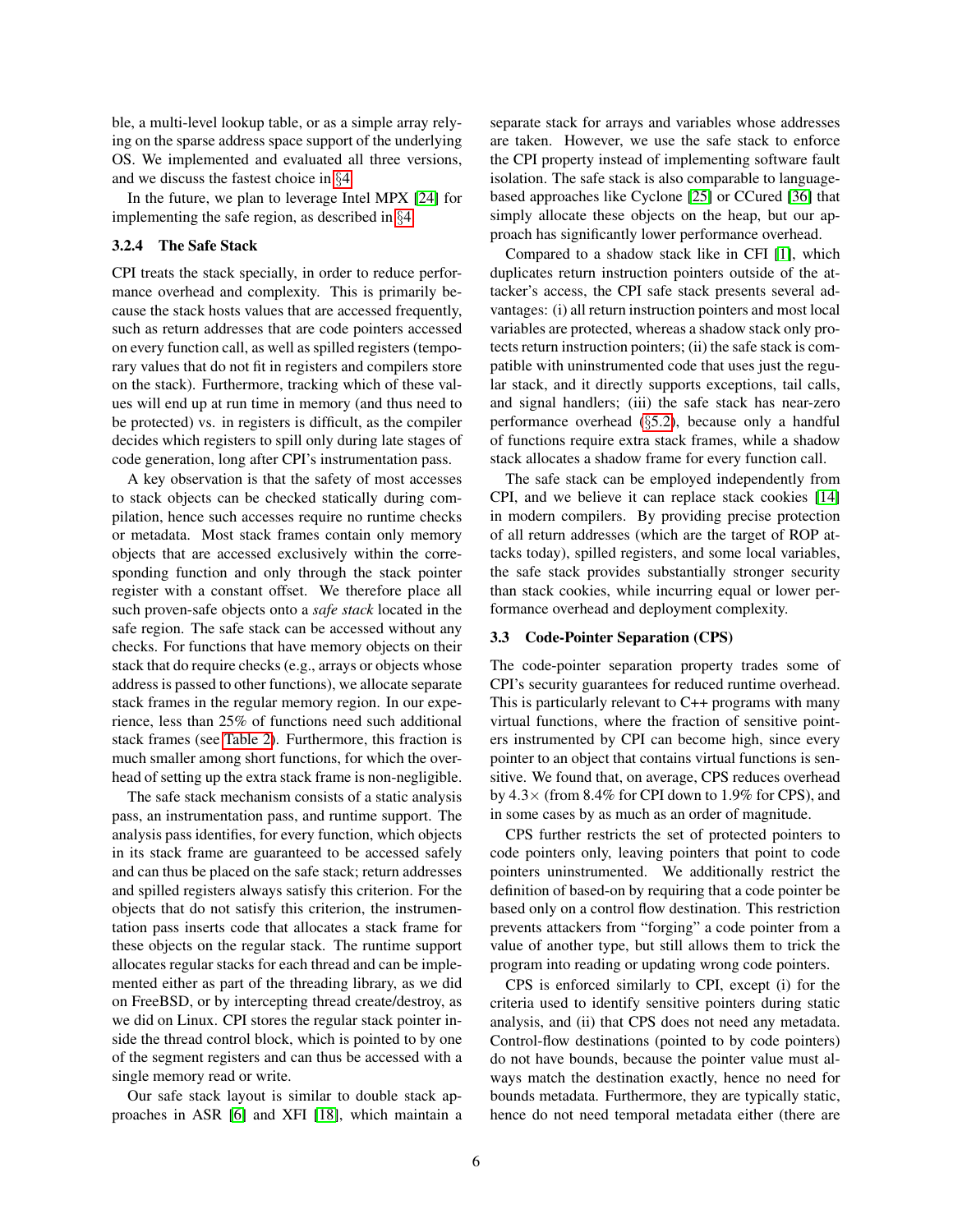a few rare exceptions, like unloading a shared library, which are handled separately). This reduces the size of the safe region and the number of memory accesses when loading or storing code pointers. If the safe region is organized as a simple array, a CPS-instrumented program performs essentially the same number of memory accesses when loading or storing code pointers as a noninstrumented one; the only difference is that the pointers are being loaded or stored from the safe pointer store instead of their original location (universal pointer load or store instructions still introduce one extra memory access per such instruction). As a result, CPS can be enforced with low performance overhead.

CPS guarantees that (i) code pointers can only be stored to or modified in memory by code pointer store instructions, and (ii) code pointers can only be loaded by code pointer load instructions from memory locations to which previously a code pointer store instruction stored a value. Combined with the safe stack, CPS precisely protects return addresses. CPS is stronger than most CFI implementations [\[1,](#page-14-10) [54,](#page-16-0) [53\]](#page-16-1), which allow any vulnerable instruction in a program to modify any code pointer; they only check that the value of a code pointer (when used in an indirect control transfer) points to a function defined in a program (for function pointers) or directly follows a call instruction (for return addresses). CPS guarantee (i) above restricts the attack surface, while guarantee (ii) restricts the attacker's flexibility by limiting the set of locations to which the control can be redirected—the set includes only entry points of functions whose addresses were explicitly taken by the program.

To illustrate this difference, consider the case of the Perl interpreter, which implements its opcode dispatch by representing internally a Perl program as a sequence of function pointers to opcode handlers and then calling in its main execution loop these function pointers one by one. CFI statically approximates the set of legitimate control-flow targets, which in this case would include all possible Perl opcodes. CPS however permits only calls through function pointers that are actually assigned. This means that a memory bug in a CFI-protected Perl interpreter may permit an attacker to divert control flow and execute any Perl opcode, whereas in a CPS-protected Perl interpreter the attacker could at most execute an opcode that exists in the running Perl program.

CPS provides strong control-flow integrity guarantees and incurs low overhead  $(\S5)$  $(\S5)$ . We found that it prevents all recent attacks designed to bypass CFI [\[19,](#page-14-0) [15,](#page-14-1) [9\]](#page-14-2). We consider CPS to be a solid alternative to CPI in those cases when CPI's (already low) overhead seems too high.

### <span id="page-6-0"></span>4 Implementation

We implemented a CPI/CPS enforcement tool for C/C++, called Levee, on top of the LLVM 3.3 compiler infrastructure [\[30\]](#page-15-16), with modifications to LLVM libraries, the clang compiler, and the compiler-rt runtime. To use Levee, one just needs to pass additional flags to the compiler to enable CPI (-fcpi), CPS (-fcps), or safestack protection (-fstack-protector-safe). Levee works on unmodified programs and supports Linux, FreeBSD, and Mac OS X in both 32-bit and 64-bit modes.

Levee can be downloaded from the project homepage <http://levee.epfl.ch>, and we plan to push our changes to the upstream LLVM.

Analysis and instrumentation passes: We implemented the static analysis and instrumentation for CPI as two LLVM passes, directly following the design from §[3.2.1](#page-3-0) and §[3.2.2.](#page-3-1) The LLVM passes operate on the LLVM intermediate representation (IR), which is a lowlevel strongly-typed language-independent program representation tailored for static analyses and optimization purposes. The LLVM IR is generated from the C/C++ source code by clang, which preserves most of the type information that is required by our analysis, with a few corner cases. For example, in certain cases, clang does not preserve the original types of pointers that are cast to void\* when passing them as an argument to memset or similar functions, which is required for the memsetrelated optimizations discussed in §[3.2.2.](#page-3-1) The IR also does not distinguish between void\* and char\* (represents both as  $8^*$ ), but this information is required for our string pointers detection heuristic. We augmented clang to always preserve such type information as LLVM metadata. Safe stack instrumentation pass: The safe stack instrumentation targets functions that contain on-stack memory objects that cannot be put on the safe stack. For such functions, it allocates a stack frame on the unsafe stack and relocates corresponding variables to that frame.

Given that most of the functions do not need an unsafe stack, Levee uses the usual stack pointer (rsp register on x86-64) as the safe stack pointer, and stores the unsafe stack pointer in the thread control block, which is accessible directly through one of the segment registers. When needed, the unsafe stack pointer is loaded into an IR local value, and Levee relies on the LLVM register allocator to pick the register for the unsafe stack pointer. Levee explicitly encodes unsafe stack operations as IR instructions that manipulate an unsafe stack pointer; it leaves all operations that use a safe stack intact, letting the LLVM code generator manage them. Levee performs these changes as a last step before code generation (directly replacing LLVM's stack-cookie protection pass), thus ensuring that it operates on the final stack layout.

Certain low-level functions modify the stack pointer directly. These functions include setjmp/longjmp and exception handling functions (which store/load the stack pointer), and thread create/destroy functions, which allocate/free stacks for threads. On FreeBSD we provide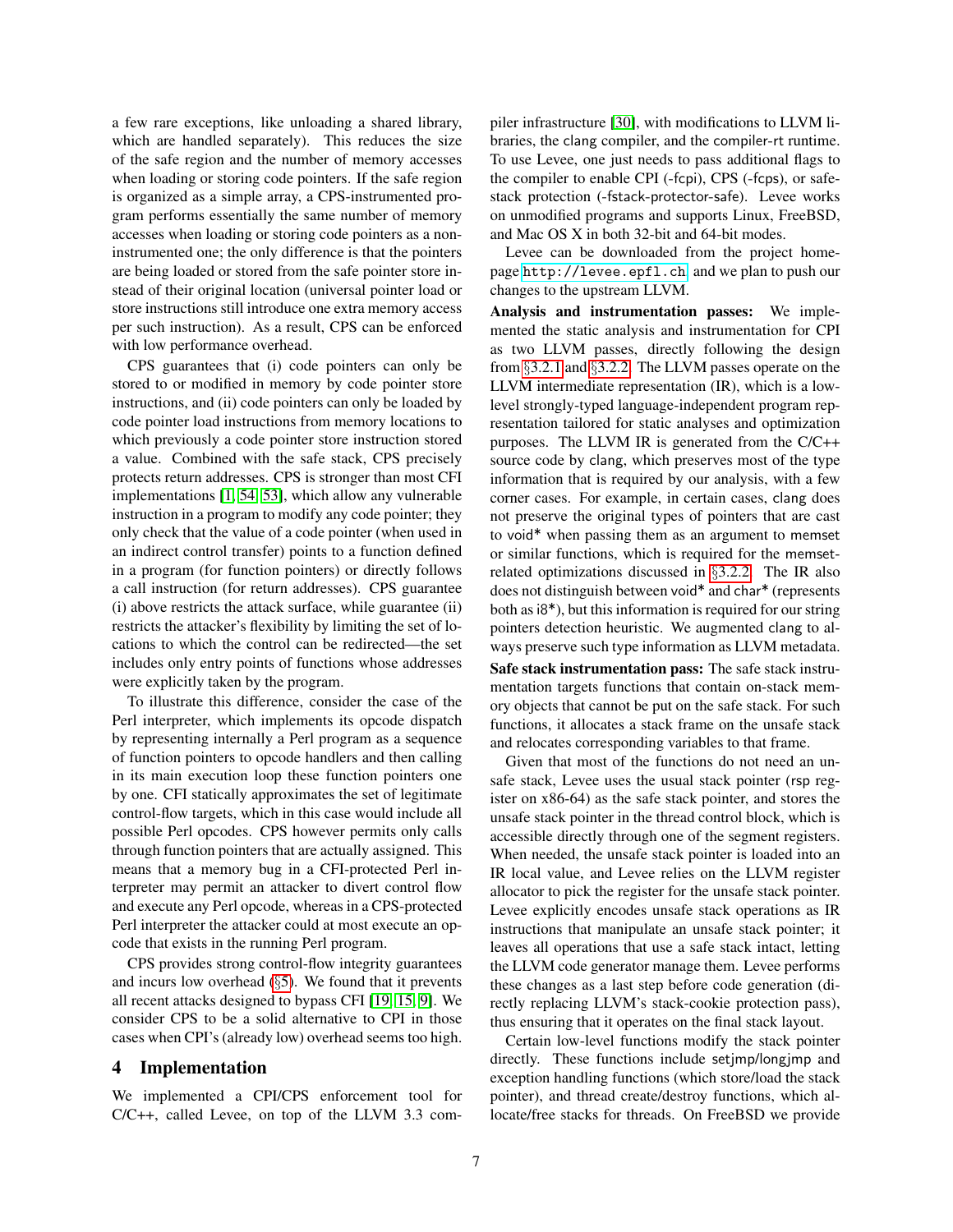full-system CPI, so we directly modified these functions to support the dual stacks. On Linux, our instrumentation pass finds setjmp/longjmp and exception handling functions in the program and inserts required instrumentation at their call sites, while thread create/destroy functions are intercepted and handled by the Levee runtime.

Runtime support library: Most of the instrumentation by the above passes are added as intrinsic function calls, such as cpi ptr store() or cpi memcpy(), which are implemented by Levee's runtime support library (a part of compiler-rt). This design cleanly separates the safe pointer store implementation from the instrumentation pass. In order to avoid the overhead associated with extra function calls, we ensure that some of the runtime support functions are always inlined. We compile these functions into LLVM bitcode and instruct clang to link this bitcode into every object file it compiles. Functions that are called rarely (e.g., cpi abort(), called when a CPI violation is detected) are never inlined, in order to reduce the instruction cache footprint of the instrumentation.

We implemented and benchmarked several versions of the safe pointer store map in our runtime support library: a simple array, a two-level lookup table, and a hashtable. The array implementation relies on the sparse address space support of the underlying OS. Initially we found it to perform poorly on Linux, due to many page faults (especially at startup) and additional TLB pressure. Switching to superpages (2 MB on Linux) made this simple table the fastest implementation of the three.

Binary level functionality: Some code pointers in binaries are generated by the compiler and/or linker, and cannot be protected on the IR level. Such pointers include the ones in jump tables, exception handler tables, and the global offset table. Bounds checks for the jump tables and the exception handler tables are already generated by LLVM anyway, and the tables themselves are placed in read-only memory, hence cannot be overwritten. We rely on the standard loader's support for read-only global offset tables, using the existing RTLD\_NOW flag.

Limitations: The CPI design described in §[3](#page-1-1) includes both spatial and temporal memory safety enforcement for sensitive pointers, however our current prototype implements spatial memory safety only. It can be easily extended to enforce temporal safety by directly applying the technique described in [\[35\]](#page-15-13) for sensitive pointers.

Levee currently supports Linux, FreeBSD and Mac OS user-space applications. We believe Levee can be ported to protect OS kernels as well. Related technical challenges include integration with the kernel memory management subsystem and handling of inline assembly.

CPI and CPS require instrumenting all code that manipulates sensitive pointers; non-instrumented code can cause unnecessary aborts. Non-instrumented code could come from external libraries compiled without Levee, inline assembly, or dynamically generated code. Levee can be configured to simultaneously store sensitive pointers in both the safe and the regular regions, in which case non-instrumented code works fine as long as it only reads sensitive pointers but doesn't write them.

Inline assembly and dynamically generated code can still update sensitive pointers if instrumented with appropriate calls to the Levee runtime, either manually by a programmer or directly by the code generator.

Dynamically generated code (e.g., for JIT compilation) poses an additional problem: running the generated code requires making writable pages executable, which violates our threat model (this is a common problem for most control-flow integrity mechanisms). One solution is to use hardware or software isolation mechanisms to isolate the code generator from the code it generates.

Sensitive data protection: Even though the main focus of CPI is control-flow hijack protection, the same technique can be applied to protect other types of sensitive data. Levee can treat programmer-annotated data types as sensitive and protect them just like code pointers. CPI could also selectively protect individual program variables (as opposed to types), however it would require replacing the type-based static analysis described in §[3.2.1](#page-3-0) with data-based points-to analysis such as DSA [\[27,](#page-15-14) [28\]](#page-15-15).

Future MPX-based implementation: Intel announced a hardware extension, Intel MPX, to be used for hardware-enforced memory safety [\[23\]](#page-14-16). It is proposed as a testing tool, probably due to the associated overhead; no overhead numbers are available at the time of writing.

We believe MPX (or similar) hardware can be repurposed to enforce CPI with lower performance overhead than our existing software-only implementation. MPX provides special registers to store bounds along with instructions to check them, and a hardware-based implementation of a pointer metadata store (analogous to the safe pointer store in our design), organized as a twolevel lookup table. Our implementation can be adapted to use these facilities once MPX-enabled hardware becomes available. We believe that a hardware-based CPI implementation can reduce the overhead of a softwareonly CPI in much the same way as HardBound [\[16\]](#page-14-17) or Watchdog [\[33\]](#page-15-17) reduced the overhead of SoftBound.

<span id="page-7-0"></span>Adopting MPX for CPI might require implementing metadata loading logic in software. Like CPI, MPX also stores the pointer value together with the metadata. However, being a testing tool, MPX chooses compatibility with non-instrumented code over security guarantees: it uses the stored pointer value to check whether the original pointer was modified by non-instrumented code and, if yes, resets the bounds to  $[0, \infty]$ . In contrast, CPI's guarantees depend on preventing any non-instrumented code from ever modifying sensitive pointer values.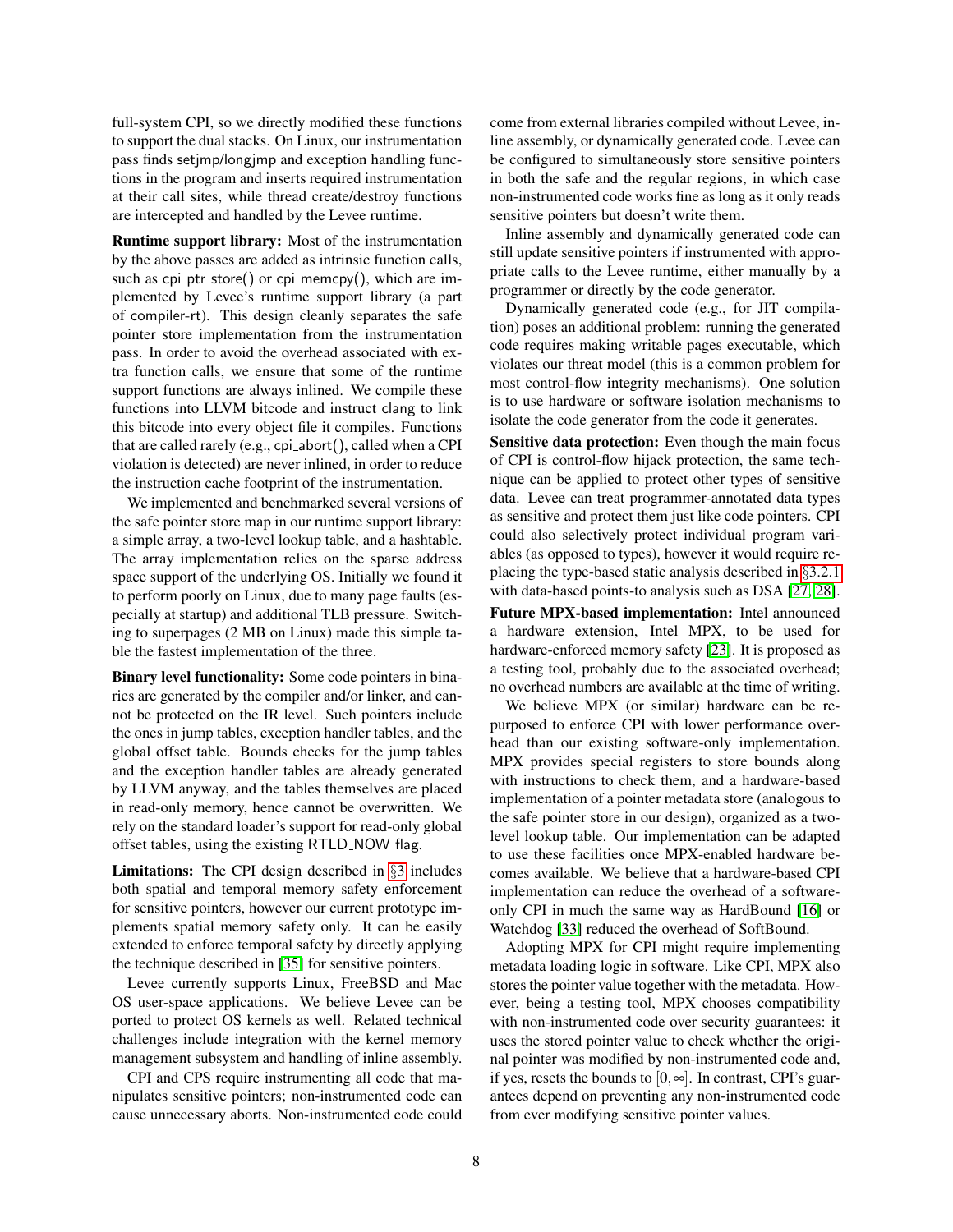## 5 Evaluation

In this section we evaluate Levee's effectiveness, efficiency, and practicality. We experimentally show that both CPI and CPS are 100% effective on RIPE, the most recent attack benchmark we are aware of (§[5.1\)](#page-8-1). We evaluate the efficiency of CPI, CPS, and the safe stack on SPEC CPU2006, and find average overheads of 8.4%, 1.9%, and 0% respectively (§[5.2\)](#page-8-0). To demonstrate practicality, we recompile with CPI/CPS/ safe stack the base FreeBSD plus over 100 packages and report results on several benchmarks (§[5.3\)](#page-10-1).

We ran our experiments on an Intel Xeon E5-2697 with 24 cores @ 2.7GHz in 64-bit mode with 512GB RAM. The SPEC benchmarks ran on an Ubuntu Precise Pangolin (12.04 LTS), and the FreeBSD benchmarks in a KVM-based VM on this same system.

#### <span id="page-8-1"></span>5.1 Effectiveness on the RIPE Benchmark

We described in §[3](#page-1-1) the security guarantees provided by CPI, CPS, and the safe stack based on their design; to experimentally evaluate their effectiveness, we use the RIPE [\[49\]](#page-16-2) benchmark. This is a program with many different security vulnerabilities and a set of 850 exploits that attempt to perform control-flow hijack attacks on the program using various techniques.

Levee deterministically prevents all attacks, both in CPS and CPI mode; when using only the safe stack, it prevents all stack-based attacks. On vanilla Ubuntu 6.06, which has no built-in defense mechanisms, 833–848 exploits succeed when Levee is not used (some succeed probabilistically, hence the range). On newer systems, fewer exploits succeed, due to built-in protection mechanisms, changes in the run-time layout, and compatibility issues with the RIPE benchmark. On vanilla Ubuntu 13.10, with all protections (DEP, ASLR, stack cookies) disabled, 197–205 exploits succeed. With all protections enabled, 43–49 succeed. With CPS or CPI, none do.

The RIPE benchmark only evaluates the effectiveness of preventing existing attacks; as we argued in §[3](#page-1-1) and according to the proof outlined in [Appendix A,](#page-12-0) CPI renders all (known and unknown) memory corruption-based control-flow hijack attacks impossible.

#### <span id="page-8-0"></span>5.2 Efficiency on SPEC CPU2006 Benchmarks

In this section we evaluate the runtime overhead of CPI, CPS, and the safe stack. We report numbers on all SPEC CPU2006 benchmarks written in C and C++ (our prototype does not handle Fortran). The results are summarized in [Table 1](#page-8-2) and presented in detail in [Fig. 3.](#page-8-3) We also compare Levee to two related approaches, Soft-Bound [\[34\]](#page-15-8) and control-flow integrity [\[1,](#page-14-10) [54,](#page-16-0) [53\]](#page-16-1).

CPI performs well for most C benchmarks, however it can incur higher overhead for programs written in C++. This overhead is caused by abundant use of pointers to

<span id="page-8-3"></span>

*Figure 3:* Levee performance for SPEC CPU2006, under three configurations: full CPI, CPS only, and safe stack only.

<span id="page-8-2"></span>

|                            | <b>Safe Stack</b> | <b>CPS</b> | <b>CPI</b> |
|----------------------------|-------------------|------------|------------|
| Average $(C/C++)$          | $0.0\%$           | $1.9\%$    | 8.4%       |
| Median $(C/C++)$           | 0.0%              | $0.4\%$    | 0.4%       |
| Maximum (C/C++)            | $4.1\%$           | 17.2%      | 44.2%      |
| Average $(C \text{ only})$ | $-0.4\%$          | $1.2\%$    | 2.9%       |
| Median (C only)            | $-0.3%$           | $0.5\%$    | $0.7\%$    |
| Maximum (C only)           | 4.1%              | 13.3%      | 16.3%      |

*Table 1:* Summary of SPEC CPU2006 performance overheads.

C++ objects that contain virtual function tables—such pointers are sensitive for CPI, and so all operations on them are instrumented. Same reason holds for gcc: it embeds function pointers in some of its data structures and then uses pointers to these structures frequently.

The next-most important source of overhead are libc memory manipulation functions, like memset and memcpy. When our static analysis cannot prove that a call to such a function uses as arguments only pointers to non-sensitive data, Levee replaces the call with one to a custom version of an equivalent function that checks the safe pointer store for each updated/copied word, which introduces overhead. We expect to remove some of this overhead using improved static analysis and heuristics.

CPS averages 1.2–1.8% overhead, and exceeds 5% on only two benchmarks, omnetpp and perlbench. The former is due to the large number of virtual function calls occurring at run time, while the latter is caused by a specific way in which perl implements its opcode dispatch: it internally represents a program as a sequence of function pointers to opcode handlers, and its main execution loop calls these function pointers one after the other. Most other interpreters use a switch for opcode dispatch.

Safe stack provided a surprise: in 9 cases (out of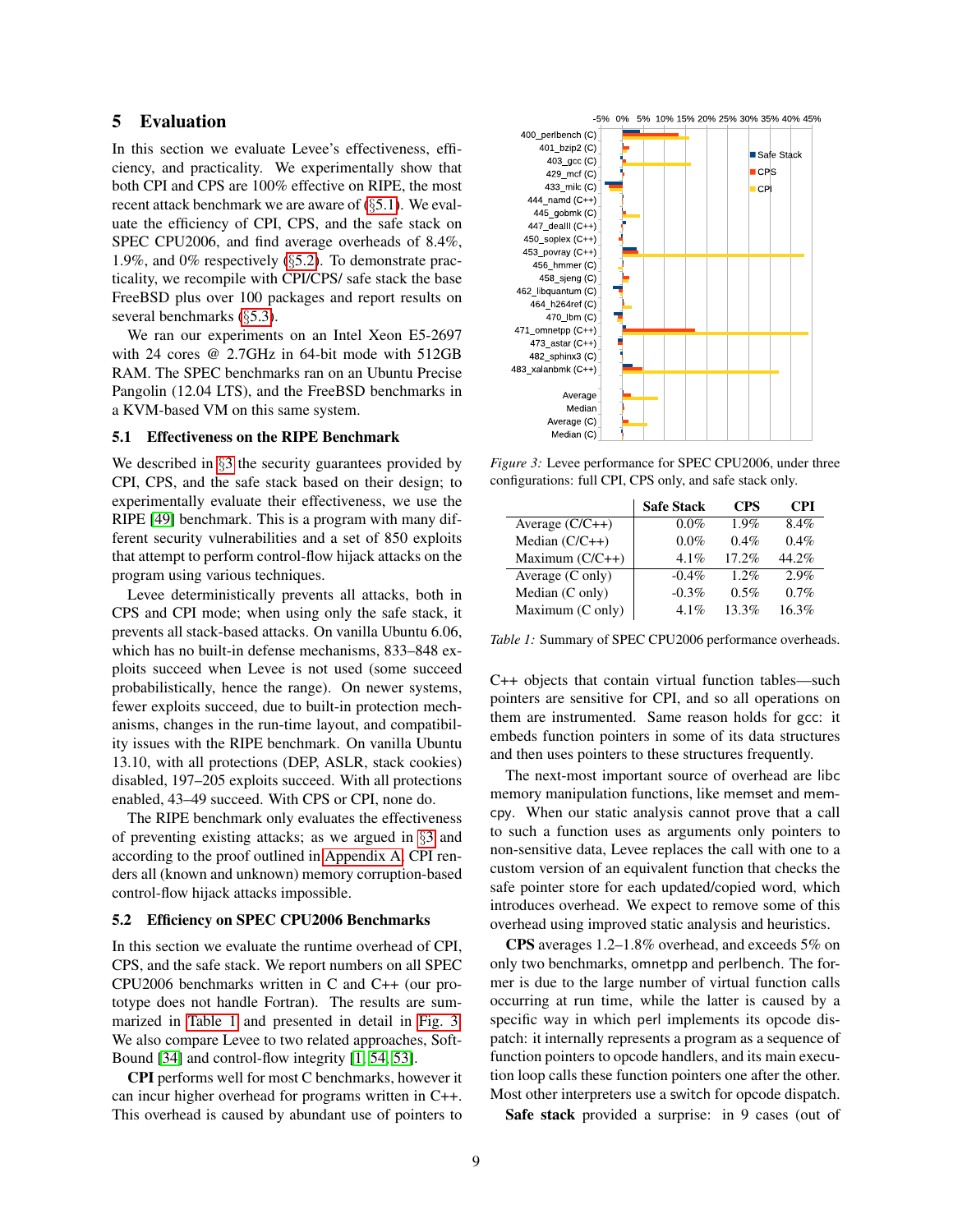19), it improves performance instead of hurting it; in one case (namd), the improvement is as high as 4.2%, more than the overhead incurred by CPI and CPS. This is because objects that end up being moved to the regular (unsafe) stack are usually large arrays or variables that are used through multiple stack frames. Moving such objects away from the safe stack increases the locality of frequently accessed values on the stack, such as CPU register values temporarily stored on the stack, return addresses, and small local variables.

The safe stack overhead exceeds 1% in only three cases, perlbench, xalanbmk, and povray. We studied the disassembly of the most frequently executed functions that use unsafe stack frames in these programs and found that some of the overhead is caused by inefficient handling of the unsafe stack pointer by LLVM's register allocator. Instead of keeping this pointer in a single register and using it as a base for all unsafe stack accesses, the program keeps moving the unsafe stack pointer between different registers and often spills it to the (safe) stack. We believe this can be resolved by making the register allocator algorithm aware of the unsafe stack pointer.

In contrast to the safe stack, stack cookies deployed today have an overhead of up to 5%, and offer strictly weaker protection than our safe stack implementation.

The data structures used for the safe stack and the safe memory region result in memory overhead compared to a program without protection. We measure the memory overhead when using either a simple array or a hash table. For SPEC CPU2006 the median memory overhead for the safe stack is 0.1%; for CPS the overhead is 2.1% for the hash table and 5.6% for the array; and for CPI the overhead is 13.9% for the hash table and 105% for the array. We did not optimize the memory overhead yet and believe it can be improved in future prototypes.

In [Table 2](#page-9-0) we show compilation statistics for Levee. The first column shows that only a small fraction of all functions require an unsafe stack frame, confirming our hypothesis from §[3.2.4.](#page-5-1) The other two columns confirm the key premises behind our approach, namely that CPI requires much less instrumentation than full memory safety, and CPS needs much less instrumentation than CPI. The numbers also correlate with [Fig. 3.](#page-8-3)

Comparison to SoftBound: We compare with Soft-Bound [\[34\]](#page-15-8) on the SPEC benchmarks. We cannot fairly reuse the numbers from [\[34\]](#page-15-8), because they are based on an older version of SPEC. In [Table 3](#page-9-1) we report numbers for the four C/C++ SPEC benchmarks that can compile with the current version of SoftBound. This comparison confirms our hypothesis that CPI requires significantly lower overhead compared to full memory safety.

Theoretically, CPI suffers from the same compatibility issues (e.g., handling unsafe pointer casts) as pointerbased memory safety. In practice, such issues arise

<span id="page-9-0"></span>

| <b>Benchmark</b>        | $\mathbf{FN}_{USłack}$ | $MO_{CPS}$ | $MO_{CPI}$ |
|-------------------------|------------------------|------------|------------|
| 400_perlbench           | 15.0%                  | $1.0\%$    | 13.8%      |
| $401$ _bzip2            | 27.2%                  | $1.3\%$    | 1.9%       |
| $403 \text{--}$ gcc     | 19.9%                  | $0.3\%$    | $6.0\%$    |
| $429$ mcf               | 50.0%                  | $0.5\%$    | 0.7%       |
| $433$ mile              | 50.9%                  | 0.1%       | 0.7%       |
| 444_namd                | 75.8%                  | $0.6\%$    | $1.1\%$    |
| 445_gobmk               | 10.3%                  | $0.1\%$    | $0.4\%$    |
| 447 dealII              | 12.3%                  | $6.6\%$    | 13.3%      |
| 450_soplex              | $9.5\%$                | 4.0%       | 2.5%       |
| 453 <sub>-</sub> povray | 26.8%                  | $0.8\%$    | 4.7%       |
| 456_hmmer               | 13.6%                  | $0.2\%$    | 2.0%       |
| $458$ _sjeng            | 50.0%                  | 0.1%       | $0.1\%$    |
| 462_libquantum          | 28.5%                  | $0.4\%$    | 2.3%       |
| 464_h264ref             | 20.5%                  | $1.5\%$    | 2.8%       |
| 470_lbm                 | 16.6%                  | $0.6\%$    | $1.5\%$    |
| 471_omnetpp             | $6.9\%$                | 10.5%      | 36.6%      |
| 473_astar               | $9.0\%$                | $0.1\%$    | $3.2\%$    |
| $482$ _sphinx $3$       | 19.7%                  | $0.1\%$    | 4.6%       |
| 483_xalancbmk           | $17.5\%$               | 17.5%      | 27.1%      |

*Table 2:* Compilation statistics for Levee: FN*UStack* lists what fraction of functions need an unsafe stack frame; MO*CPS* and MO*CPI* show the fraction of memory operations instrumented for CPS and CPI, respectively.

<span id="page-9-1"></span>

| <b>Benchmark</b> | <b>Safe Stack</b> | <b>CPS</b> | <b>CPI</b> | <b>SoftBound</b> |
|------------------|-------------------|------------|------------|------------------|
| $401$ _bzip2     | $0.3\%$           | $1.2\%$    | $2.8\%$    | 90.2%            |
| 447_dealII       | $0.8\%$           | $-0.2\%$   | $3.7\%$    | 60.2%            |
| $458$ _sjeng     | $0.3\%$           | $1.8\%$    | 2.6%       | 79.0%            |
| 464_h264ref      | $0.9\%$           | 5.5%       | 5.8%       | 249.4%           |

*Table 3:* Overhead of Levee and SoftBound on SPEC programs that compile and run errors-free with SoftBound.

much less frequently for CPI, because CPI instruments much fewer pointers. Many of the SPEC benchmarks either don't compile or terminate with an error when instrumeted by SoftBound, which illustrates the practical impact of this difference.

Comparison to control-flow integrity (CFI): The average overhead for compiler-enforced CFI is 21% for a subset of the SPEC CPU2000 benchmarks [\[1\]](#page-14-10) and 5- 6% for MCFI [\[39\]](#page-15-12) (without stack pointer integrity). CC-FIR [\[53\]](#page-16-1) reports an overhead of 3.6%, and binCFI [\[54\]](#page-16-0) reports 8.54% for SPEC CPU2006 to enforce a weak CFI property with globally merged target sets. WIT [\[3\]](#page-14-8), a source-based mechanism that enforces both CFI and write integrity protection, has [1](#page-9-2)0% overhead<sup>1</sup>.

At less than 2%, CPS has the lowest overhead among all existing CFI solutions, while providing stronger protection guarantees. Also, CPI's overhead is bested only by CCFIR. However, unlike any CFI mechanism, CPI guarantees the impossibility of any control-flow hijack attack based on memory corruptions. In contrast, there

<span id="page-9-2"></span><sup>&</sup>lt;sup>1</sup>We were unable to find open-source implementations of compilerbased CFI, so we can only compare to published overhead numbers.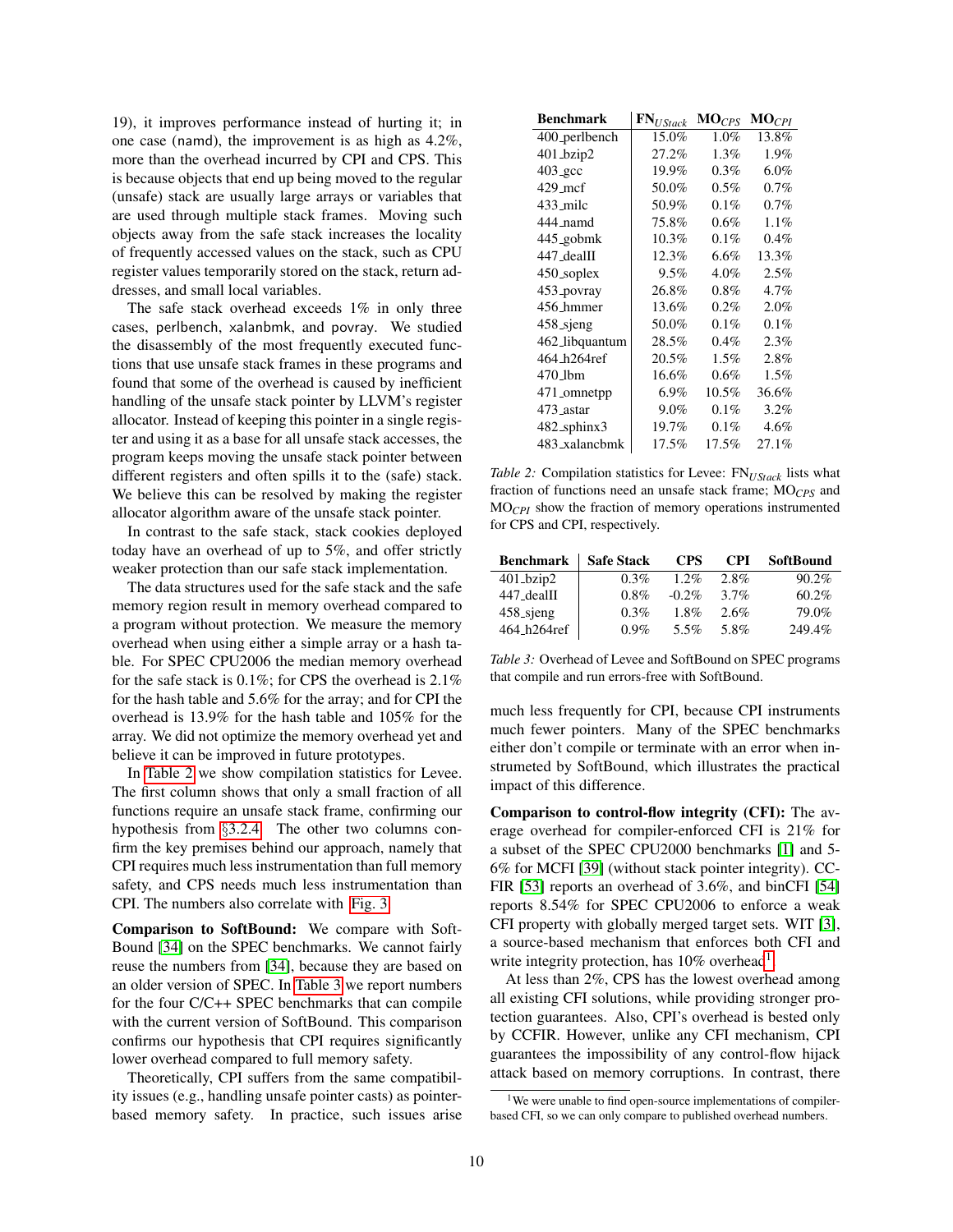<span id="page-10-2"></span>

*Figure 4:* Performance overheads on FreeBSD (Phoronix).

exist successful attacks against CFI [\[19,](#page-14-0) [15,](#page-14-1) [9\]](#page-14-2). While neither of these attacks are possible against CPI by construction, we found that, in practice, neither of them would work against CPS either. We further discuss conceptual differences between CFI and CPI in §[6.](#page-10-0)

#### <span id="page-10-1"></span>5.3 Case Study: A Safe FreeBSD Distribution

Having shown that Levee is both effective and efficient, we now evaluate the feasibility of using Levee to protect an entire operating system distribution, namely FreeBSD 10. We rebuilt the base system—base libraries, development tools, and services like bind and openssh—plus more than 100 packages (including apache, postgresql, php, python) in four configurations: CPI, CPS, Safe Stack, and vanilla. FreeBSD 10 uses LLVM/clang as its default compiler, while some core components of Linux (e.g., glibc) cannot be built with clang yet. We integrated the CPI runtime directly into the C library and the threading library. We have not yet ported the runtime to kernel space, so the OS kernel remained uninstrumented.

We evaluated the performance of the system using the Phoronix test suite [\[41\]](#page-15-18), a widely used comprehensive benchmarking platform for operating systems. We chose the "server" setting and excluded benchmarks marked as unsupported or that do not compile or run on recent FreeBSD versions. All benchmarks that compiled and worked on vanilla FreeBSD also compiled and worked in the CPI, CPS and Safe Stack versions.

[Fig. 4](#page-10-2) shows the overhead of CPI, CPS and the safestack versions compared to the vanilla version. The results are consistent with the SPEC results presented in §[5.2.](#page-8-0) The Phoronix benchmarks exercise large parts of the system and some of them are multi-threaded, which introduces significant variance in the results, especially when run on modern hardware. As [Fig. 4](#page-10-2) shows, for many benchmarks the overheads of CPS and the safe stack are within the measurement error.

<span id="page-10-3"></span>

| <b>Benchmark</b> | <b>Safe Stack</b> | <b>CPS</b> | CPI      |
|------------------|-------------------|------------|----------|
| Static page      | $1.7\%$           | 8.9%       | $16.9\%$ |
| Wsgi test page   | $1.0\%$           | $4.0\%$    | 15.3%    |
| Dynamic page     | $1.4\%$           | 15.9%      | 138.8%   |

*Table 4:* Throughput benchmark for web server stack  $(FreeBSD + Apache + SOLite + mod_wsgi + Python + Django).$ 

We also evaluated a realistic usage model of the FreeBSD system as a web server. We installed Mezzanine, a content management system based on Django, which uses Python, SQLite, Apache, and mod\_wsgi. We used the Apache ab tool to benchmark the throughput of the web server. The results are summarized in [Table 4.](#page-10-3)

The CPI overhead for a dynamic page generated by Python code is much larger then we expected, but consistent with suspiciously high overhead of the pybench benchmark in [Fig. 4.](#page-10-2) We think it might be caused by the use of some C constructs in the Python interpreter that are not yet handled well by our optimization heuristics, e.g., emulating C++ inheritance in C. We believe the performance might be improved in this case by extending the heuristics to recognize such C constructs.

## <span id="page-10-0"></span>6 Related Work

A variety of defense mechanisms have been proposed todate to answer the increasing challenge of control-flow hijack attacks. [Fig. 5](#page-11-1) compares the design of the different protection approaches to our approach.

Enforcing memory safety ensures that no dangling or out-of-bounds pointers can be read or written by the application, thus preventing the attack in its first step. Cyclone [\[25\]](#page-15-6) and CCured [\[36\]](#page-15-7) extend C with a safe type system to enforce memory safety features. These approaches face the problem that there is a large (unported) legacy code base. In contrast, CPI and CPS both work for unmodified C/C++ code. SoftBound [\[34\]](#page-15-8) with its CETS [\[35\]](#page-15-13) extension enforces *complete* memory safety at the cost of  $2 \times -4 \times$  slowdown. Tools with less overhead, like BBC [\[4\]](#page-14-18), only *approximate* memory safety. LBC [\[20\]](#page-14-19) and Address Sanitizer [\[43\]](#page-15-9) detect continuous buffer overflows and (probabilistically) indexing errors, but can be bypassed by an attacker who avoids the red zones placed around objects. Write integrity testing (WIT) [\[3\]](#page-14-8) provides spatial memory safety by restricting pointer writes according to points-to sets obtained by an over-approximate static analysis (and is therefore limited by the static analysis). Other techniques [\[17,](#page-14-9) [2\]](#page-14-20) enforce type-safe memory reuse to mitigate attacks that exploit temporal errors (use after frees).

CPI by design enforces spatial and temporal memory safety for a subset of data (code pointers) in Step 2 of [Fig. 5.](#page-11-1) Our Levee prototype currently enforces spatial memory safety and may be extended to enforce temporal memory safety as well (e.g., how CETS extends Soft-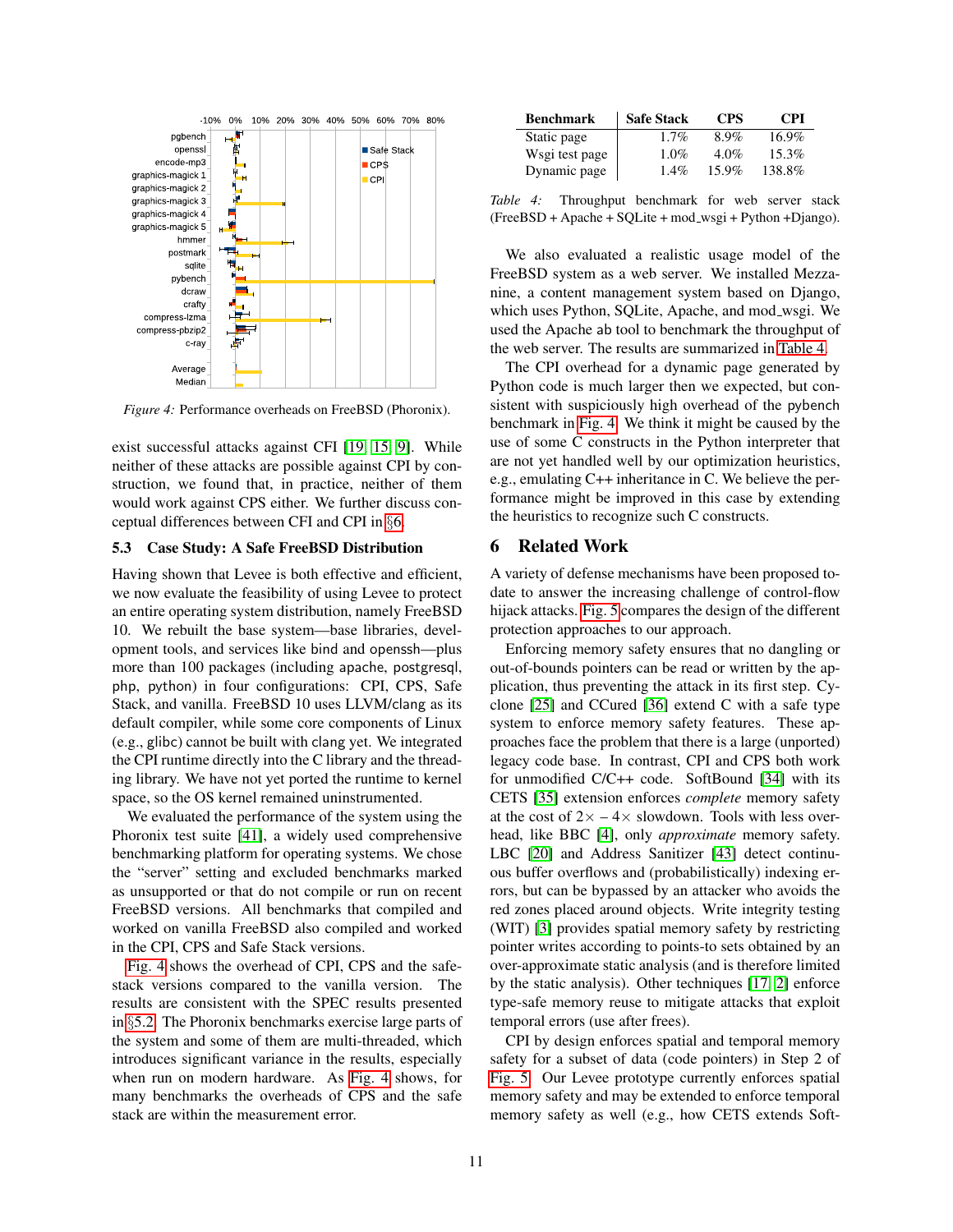<span id="page-11-1"></span>

|                             | <b>Attack step</b>                                                           | Property                                 | <b>Mechanism</b>                                                         | Stops all control-flow hijacks?                                                                                                                          | Avg. overhead              |
|-----------------------------|------------------------------------------------------------------------------|------------------------------------------|--------------------------------------------------------------------------|----------------------------------------------------------------------------------------------------------------------------------------------------------|----------------------------|
| $^{\textcircled{\tiny{1}}}$ | Corrupt data<br>pointer                                                      | Memory Safety                            | SoftBound+CETS [34, 35]<br>BBC [4],<br>LBC [20], ASAN [43],<br>WIT [3]   | Yes<br>No: sub-objects, reads not protected<br>No: protects red zones only<br>No: over-approximate valid sets                                            | 116%<br>110%<br>23%<br>7%  |
| $\circled{2}$               | Modify a<br>code pointer                                                     | Code-Pointer<br>Integrity<br>(this work) | CPI<br><b>CPS</b><br>Safe Stack                                          | Yes<br>No: valid code ptrs. interchangeable<br>No: precise return protection only                                                                        | 8.4%<br>1.9%<br>$-0\%$     |
| ك                           | to address of<br>gadget/shellcode                                            | Randomization                            | ASLR [40], ASLP [26]<br>PointGuard [13]<br>DSR [6]<br>NOP insertion [21] | No: vulnerable to information leaks<br>No: vulnerable to information leaks<br>No: vulnerable to information leaks<br>No: vulnerable to information leaks | $-10%$<br>10%<br>20%<br>2% |
| 4                           | Use pointer by<br>Use pointer by<br>return instruction<br>indirect call/jump | Control-Flow<br>Integrity                | Stack cookies<br>CFI [1]<br>WIT (CFI part) [3]<br>DFI [10]               | No: probabilistic return protection only<br>No: over-approximate valid sets<br>No: over-approximate valid sets<br>No: over-approximate valid sets        | $-2%$<br>20%<br>7%<br>104% |
| $\circledS$                 | Exec. available<br>Execute injected<br>gadgets/func.-s<br>shellcode          | Non-Executable<br>Data                   | HW (NX bit)<br>SW (Exec Shield, PaX)                                     | No: code reuse attacks<br>No: code reuse attacks                                                                                                         | 0%<br>few %                |
| $\circledast$               | Control-flow<br>hijack                                                       | High-level<br>policies                   | Sandboxing (SFI)<br><b>ACLS</b><br>Capabilities                          | <b>Isolation only</b><br><b>Isolation only</b><br><b>Isolation only</b>                                                                                  | varies<br>varies<br>varies |

*Figure 5:* Summary of control-flow hijack defense mechanisms aligned with individual steps that are necessary for a successful attack. The figure on the left is a simplified version of the complete memory corruption diagram in [\[46\]](#page-15-5).

Bound). We believe CPI is the first to stop all controlflow hijack attacks at this step.

Randomization techniques, like ASLR [\[40\]](#page-15-3) and ASLP [\[26\]](#page-15-19), mitigate attacks by restricting the attacker's knowledge of the memory layout of the application in Step 3. PointGuard [\[13\]](#page-14-7) and DSR [\[7\]](#page-14-21) (which is similar to probabilistic WIT) randomize the data representation by encrypting pointer values, but face compatibility problems. Software diversity [\[21\]](#page-14-22) allows fine-grained, perinstance code randomization. Randomization techniques are defeated by information leaks through, e.g., memory corruption bugs [\[45\]](#page-15-4) or side channel attacks [\[22\]](#page-14-5).

Control-flow integrity [\[1\]](#page-14-10) ensures that the targets of all indirect control-flow transfers point to valid code locations in Step 4. All CFI solutions rely on statically pre-computed context-insensitive sets of valid controlflow target locations. Many practical CFI solutions simply include every function in a program in the set of valid targets [\[53,](#page-16-1) [54,](#page-16-0) [29,](#page-15-11) [47\]](#page-15-20). Even if precise static analysis was be feasible, CFI could not guarantee protection against all control-flow hijack attacks, but rather merely restrict the sets of potential hijack targets. Indeed, recent results [\[19,](#page-14-0) [15,](#page-14-1) [9\]](#page-14-2) show that many existing CFI solutions can be bypassed in a principled way. CFI+SFI [\[52\]](#page-16-3), Strato [\[51\]](#page-16-4) and MIPS [\[38\]](#page-15-10) enforce an even more relaxed, statically defined CFI property in order to enforce software-based fault isolation (SFI). CCFI [\[31\]](#page-15-21) encrypts code pointers in memory and provides security guarantees close to CPS. Data-flow based techniques like data-flow integrity (DFI) [\[10\]](#page-14-23) or dynamic taint analysis (DTA) [\[42\]](#page-15-22) can enforce that the used code pointer was not set by an unrelated instruction or to untrusted data, respectively. These techniques may miss some attacks or cause false positives, and have higher performance costs than CPI and CPS. Stack cookies, CFI, DFI, and DTA protect control-transfer instructions by detecting illegal modification of the code pointer whenever it is used, while CPI protects the load and store of a code pointer, thus preventing the corruption in the first place. CPI provides precise and provable security guarantees.

In Step 5, the execution of injected code is prevented by enforcing the non-executable (NX) data policy, but code-reuse attacks remain possible.

High level policies, e.g., restricting the allowed system calls of an application, limit the power of the attacker even in the presence of a successful control-flow hijack attack in Step 6. Software fault isolation (SFI) techniques [\[32,](#page-15-23) [18,](#page-14-15) [11,](#page-14-12) [50,](#page-16-5) [52\]](#page-16-3) restrict indirect controlflow transfers and memory accesses to part of the address space, enforcing a sandbox that contains the attack. SFI prevents an attack from escaping the sandbox and allows the enforcement of a high-level policy, while CPI enforces the control-flow inside the application.

## <span id="page-11-0"></span>7 Conclusion

This paper describes *code-pointer integrity* (CPI), a way to protect systems against all control-flow hijacks that exploit memory bugs, and *code-pointer separation*, a relaxed form of CPI that still provides strong guarantees. The key idea is to selectively provide full memory safety for just a subset of a program's pointers, namely code pointers. We implemented our approach and showed that it is effective, efficient, and practical. Given its advantageous security-to-overhead ratio, we believe our approach marks a step toward deterministically secure systems that are fully immune to control-flow hijack attacks.

#### Acknowledgments

We thank the anonymous reviewers and our shepherd Junfeng Yang for their valuable input. We are grateful to Martin Abadi, Herbert Bos, Miguel Castro, Vijay D'Silva, Ulfar Erlingsson, Johannes Kinder, Per Larsen, Jim Larus, Santosh Nagarakatte, and Jonas Wagner for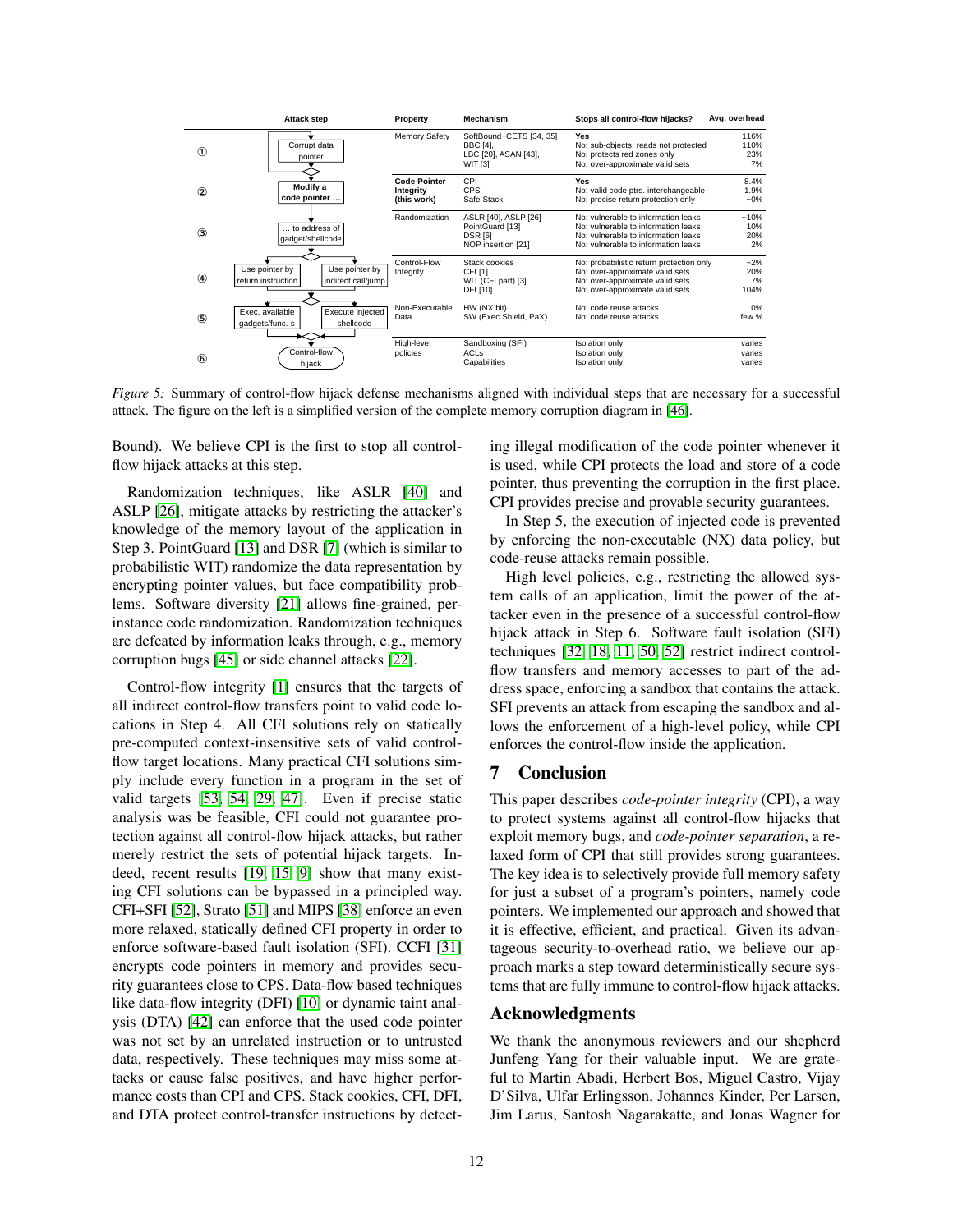<span id="page-12-1"></span>

| Atomic Types <i>a</i>  |                  | $ ::= int   p*$                                                        |
|------------------------|------------------|------------------------------------------------------------------------|
| Pointer Types          | $\boldsymbol{D}$ | $ ::= a   s   f   void$                                                |
| <b>Struct Types</b>    |                  | $s$ : $=$ struct $\{ \ldots; a_i : id_i; \ldots \}$                    |
| LHS Expressions        | $l$ <i>hs</i>    | $\therefore$ $x \mid$ * <i>lhs</i>   <i>lhs.id</i>   <i>lhs-&gt;id</i> |
| <b>RHS</b> Expressions | rhs              | $ ::= i   \&f   \r{rhs + rhs}   \r{lhs}   \&\r{lhs}$                   |
|                        |                  | $ (a)$ rhs $ $ sizeof(p) $ $ malloc(rhs)                               |
| Commands               | $\overline{c}$   | $::= c; c \mid lhs = rhs \mid f() \mid (*lhs)()$                       |

*Figure 6:* The subset of C used in [Appendix A;](#page-12-0) *x* denotes local statically typed variables, *id* – structure fields, *i* – integers, and *f* – functions from a pre-defined set.

their valuable feedback and discussions on earlier versions of the paper. This work was supported by ERC Starting Grant No. 278656, a Microsoft Research PhD fellowship, a gift from Google, DARPA award HR0011- 12-2-005, NSF grants CNS-0831298 and CNS-1319137, and AFOSR FA9550-09-1-0539.

## <span id="page-12-0"></span>A Formal Model of CPI

This section presents a formal model and operational semantics of the CPI property and a sketch of its correctness proof. Due to the size and complexity of C/C++ specifications, we focus on a small subset of C that illustrates the most important features of CPI. Due to space limitations we focus on spatial memory safety. We build upon the formalization of spatial memory safety in Soft-Bound [\[34\]](#page-15-8), reuse the same notation, and extend it to support applying spatial memory safety to a subset of memory locations. The formalism can be easily extended to provide temporal memory safety, directly applying the CETS [\[35\]](#page-15-13) mechanism to the safe memory region of the model. [Fig. 6](#page-12-1) gives the syntax rules of the C subset we consider in this section. All valid programs must also pass type checking as specified by the C standard.

We define the runtime environment *E* of a program as a triple  $(S, M_u, M_s)$ , where *S* maps variable identifiers to their respective atomic types and addresses, a regular memory *M<sup>u</sup>* maps addresses to values (denoted as *v* and called regular values), and a safe memory *M<sup>s</sup>* maps addresses to values with bounds information (denoted as  $v_{(b,e)}$  and called safe values) or a special marker none. The bounds information specifies the lowest (*b*) and the highest (*e*) address of the corresponding memory object.  $M_u$  and  $M_s$  use the same addressing, but might contain distinct values for the same address. Some locations (e.g., of void∗ type) can store either safe or regular value and are resolved to either  $M_s$  or  $M_u$  at runtime.

The runtime provides the usual set of memory operations for  $M_u$  and  $M_s$ , as summarized in [Table 5.](#page-12-2)  $M_u$ models standard memory, whereas *M<sup>s</sup>* stores values with bounds and has a special marker for "absent" locations, similarly to the memory in SoftBound's [\[34\]](#page-15-8) formalization. We assume the memory operations follow the standard behavior of read/write/malloc operations in all other

<span id="page-12-2"></span>

| Operation                              | Semantics                                                  |
|----------------------------------------|------------------------------------------------------------|
| read <sub><i>u</i></sub> $M_u$ l       | return $M_u[l]$                                            |
| write <sub>u</sub> $M_u$ l v           | set $M_u[l] = v$                                           |
| read, $M_s l$                          | return $M_s[l]$ , if l is allocated; return none otherwise |
| write <sub>s</sub> $M_s$ l $v_{(b,e)}$ | set $M_s[l] = v_{(b,e)}$ , if l is allocated;              |
|                                        | do nothing otherwise                                       |
| write, $Ms$ <i>l</i> none              | set $M_s[l] =$ none, if l is allocated;                    |
|                                        | do nothing otherwise                                       |
| malloc $E$ i                           | allocate a memory object of size i in both $E.M_u$ and     |
|                                        | $E.Ms$ (at the same address); fail when out of memory      |

*Table 5:* Memory Operations in CPI

<span id="page-12-3"></span>sensitive int ::= *false* sensitive void ::= *true* sensitive *f* ::= *true* sensitive *p*∗ ::= sensitive *p*  $s$ ensitive  $\bigvee$  sensitive  $a_i$ *i*∈*fields of* a

*Figure 7:* The decision criterion for protecting types in CPI

respects, e.g., read returns the value previously written to the same location, malloc allocates a region of memory that is disjoint with any other allocated region, etc..

Enforcing the CPI property with low performance overhead requires placing most variables in *Mu*, while still ensuring that all pointers that require protection at runtime according to the CPI property are placed in *M<sup>s</sup>* . In this formalization, we rely on type-based static analysis as defined by the sensitive criterion, shown on [Fig. 7.](#page-12-3) We say a type  $p$  is sensitive iff sensitive  $p =$ *true*. Setting sensitive to true for all types would make the CPI operational semantics equivalent to the one provided by SoftBound and would ensure full spatial memory safety of all memory operations in a program.

The classification provided by the sensitive criterion is static and only determines which operations in a program to instrument. Expressions of sensitive types could evaluate to both safe or regular values at runtime, whereas expressions of regular types always evaluate to regular values. In particular, according to [Fig. 7,](#page-12-3) void∗ is sensitive and, hence, in agreement with the C specification, values of that type can hold any pointer value at runtime, either safe or regular.

We extend the SoftBound definition of the result of an operation to differentiate between safe and regular values and left-hand-side locations:

 $\textsf{Results} \quad r ::= \mathit{v}_{(b,e)} \mid \mathit{v} \mid l_s \mid l_u \mid \textsf{OK} \mid \textsf{OutOfMem} \mid \textsf{Abort}$ 

where  $v_{(b,e)}$  and *v* are the safe (with bounds information) and, respectively, regular values that result from a right hand side expression,  $l_u$  and  $l_s$  are locations that result from a safe and regular left-hand-side expression, OK is a result of a successful command, and OutOfMem and Abort are error codes. We assume that all operational semantics rules of the language propagate these error codes up to the end of the program unchanged.

Using the above definitions, we now formalize the op-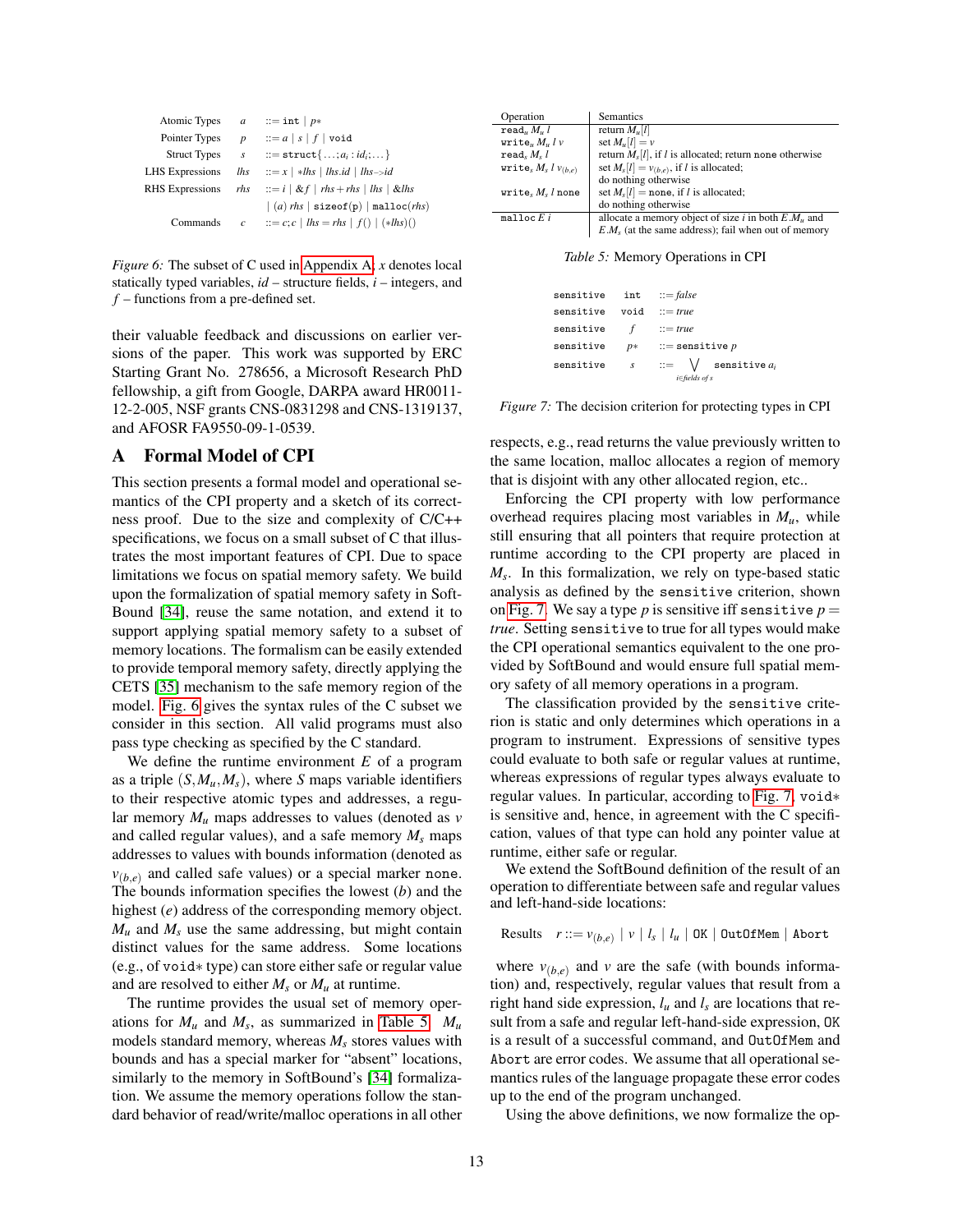erational semantics of CPI through three classes of rules. The  $(E, lhs) \Rightarrow_l l_s : a$  and  $(E, lhs) \Rightarrow_l l_u : a$  rules specify how left hand side expressions are evaluated to a safe or regular locations, respectively. The  $(E, rhs) \Rightarrow r$  $(v_{(b,e)}, E')$  and  $(E, rhs) \Rightarrow r(v, E')$  rules specify how right hand side expressions are evaluated to safe values with bounds or regular values, respectively, possibly modifying the environment through memory allocation (turning it from *E* to *E'*). Finally, the  $(E, c) \Rightarrow_c (r, E')$  rules specify how commands are executed, possibly modifying the environment, where *r* can be either OK or an error code. We only present the rules that are most important for the CPI semantics, omitting rules that simply represent the standard semantics of the C language.

Bounds information is initially assigned when allocating a memory object or when taking a function's address (both operations always return safe values):

$$
\overbrace{\text{address}(f) = l}_{(E, \& f) \Rightarrow r} \quad \overbrace{\text{malloc } E \ i = (l, E') }^{(E, \, \text{rhs}) = i} \quad \overbrace{\text{malloc } E \ i = (l, E') }^{(\text{malloc } E \ i = (l, E')}
$$

Taking the address of a variable from *S* if its type is sensitive is analogous. Structure field access operations either narrow bounds information accordingly, or strip it if the type of the accessed field is regular.

Type casting results in a safe value iff a safe value is cast to a sensitive type:

$$
\begin{array}{ll}\n\text{sensitive } d' & \neg \text{sensitive } d' \\
(E, rhs) \Rightarrow_l v_{(b,e)} : a & (E, rhs) \Rightarrow_l v_{(b,e)} : a \\
\hline\n(E, (a')rhs) \Rightarrow_r (v_{(b,e)}, E) & (E, (a')rhs) \Rightarrow_r (v, E) \\
\hline\n&\quad (E, (n')rhs) \Rightarrow_l v : a \\
\hline\n(E, (a')rhs) \Rightarrow_r (v, E)\n\end{array}
$$

The next set of rules describes memory operations (pointer dereference and assignment) on sensitive types and safe values:

$$
\begin{array}{ll}\n\text{sensitive } a & \text{sensitive } a \\
(E, lhs) \Rightarrow_l l_s : a * & (E, lhs) \Rightarrow_l l_s : a * \\
\text{read}_s(E.M_s)l_s = \text{some } l'_{(b,e)} & \text{read}_s(E.M_s)l_s = \text{some } l'_{(b,e)} \\
\frac{l' \in [b, e - \text{sizeof}(a)]}{(E, *lhs) \Rightarrow_l l'_s : a} & \frac{l' \notin [b, e - \text{sizeof}(a)]}{(E, *lhs) \Rightarrow_l \text{Abort}} \\
& \text{sensitive } a \\
(E, lhs) \Rightarrow_l l_s : a \\
(E, rhs) \Rightarrow_l v_{(b,e)} : a \\
E'M_s = \text{write}_s(E.M_s)l_s v_{(b,e)} \\
& \frac{E'M_s = \text{write}_s(E.M_s)l_s v_{(b,e)}}{(E, lhs = rhs) \Rightarrow_c (0K, E')\n\end{array}
$$

These rules are identical to the corresponding rules of SoftBound [\[34\]](#page-15-8) and ensure full spatial memory safety of all memory objects in the safe memory. Only operations matching those rules are allowed to access safe memory

*M<sup>s</sup>* . In particular, any attempts to access values of sensitive types through regular lvalues cause aborts:

| sensitive $a$                     | sensitive $a$                                                             |
|-----------------------------------|---------------------------------------------------------------------------|
| $(E, lhs) \Rightarrow_l l_u : a*$ | $(E, lhs) \Rightarrow_l l_u : a$                                          |
|                                   | $(E, *lhs) \Rightarrow_l$ Abort $(E, lhs = rhs) \Rightarrow_c (About, E)$ |

Note that these rules can only be invoked if the value of the sensitive type was obtained by casting from a regular type using a corresponding type casting rule. Levee relaxes the casting rules to allow propagation of bounds information through certain right-hand-side expressions of regular types. This relaxation handles most common cases of unsafe type casting; it affects performance (inducing more instrumentation) but not correctness.

Some sensitive types (only void∗ in our simplified version of C), can hold regular values at runtime. For example, a variable of void∗ type can first be used to store a function pointer and subsequently re-used to store an int∗ value. The following rules handle such cases:

|                                                                 | sensitive $a$                           |
|-----------------------------------------------------------------|-----------------------------------------|
| sensitive $a$                                                   | $(E, lhs) \Rightarrow_l l_s : a$        |
| $(E, lhs) \Rightarrow_l l_s : a*$                               | $(E,rhs) \Rightarrow_r v : a$           |
| $\texttt{read}_{\texttt{s}}(E.M_{\texttt{s}})l = \texttt{none}$ | $E'.M_u = \text{write}_u(E.M_u)$ l v    |
| $\texttt{read}_{u}(E.M_{u})l = l'$                              | $E'.M_s = \text{write}_s(E.M_s) l$ none |
| $(E, *llns) \Rightarrow_l l'_u : a$                             | $(E, lhs = rhs) \Rightarrow_c (OK, E')$ |

Memory operations on regular types always access regular memory, without any additional runtime checks, following the unsafe memory semantics of C.

|                                    | $\neg$ sensitive a                           |
|------------------------------------|----------------------------------------------|
| $\neg$ sensitive a                 | $(E, lhs) \Rightarrow_l l : a$               |
| $(E, lhs) \Rightarrow_l l : a*$    | $(E,rhs) \Rightarrow_r v : a$                |
| $\texttt{read}_{u}(E.M_{u})l = l'$ | $E^{\prime}.M_u = \text{write}_u(E.M_u)$ l v |
| $(E, *lhs) \Rightarrow_l l'_u : a$ | $(E, lhs = rhs) \Rightarrow_c (OK, E')$      |

These accesses to regular memory can go out of bounds but, given that read*<sup>u</sup>* and write*<sup>u</sup>* operations can only modify regular memory  $M_u$ , it does not violate memory safety of the safe memory.

Finally, indirect calls abort if the function pointer being called is not safe:

$$
\frac{(E, lhs) \Rightarrow r l_s : f *}{(E, (*lhs)()) \Rightarrow_c (\text{OK}, E')}\n \frac{(E, lhs) \Rightarrow r l_u : f *}{(E, (*lhs)()) \Rightarrow_c (\text{Abort}, E)}
$$

Note that the operational rules for values that are safe at runtime are fully equivalent to the corresponding Soft-Bound rules [\[34\]](#page-15-8) and, therefore, satisfy the SoftBound safety invariant which, as proven in [\[34\]](#page-15-8), ensures memory safety for these values. According to the sensitive criterion and the safe location dereference and indirect function call rules above, all dereferences of pointers that require protection according to the CPI property are always safe at runtime, or the program aborts. Therefore, the operational semantics defined above indeed ensure the CPI property as defined in §[3.1.](#page-2-0)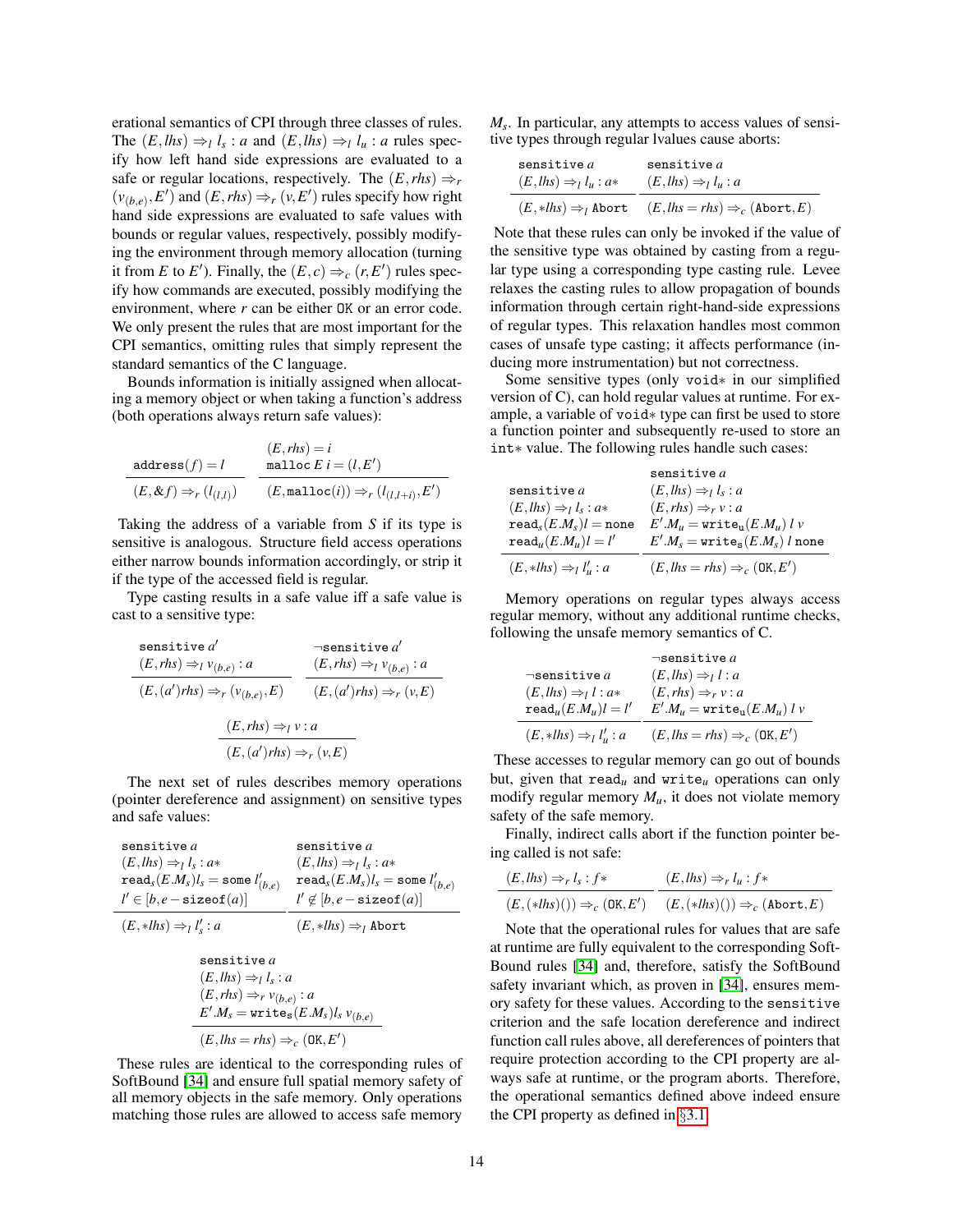## References

- <span id="page-14-10"></span>[1] M. Abadi, M. Budiu, U. Erlingsson, and J. Ligatti. Control-flow integrity. In *ACM Conf. on Computer and Communication Security*, 2005.
- <span id="page-14-20"></span>[2] P. Akritidis. Cling: A memory allocator to mitigate dangling pointers. In *USENIX Security Symposium*, 2010.
- <span id="page-14-8"></span>[3] P. Akritidis, C. Cadar, C. Raiciu, M. Costa, and M. Castro. Preventing memory error exploits with WIT. In *IEEE Symp. on Security and Privacy*, May 2008.
- <span id="page-14-18"></span>[4] P. Akritidis, M. Costa, M. Castro, and S. Hand. Baggy Bounds Checking: An Efficient and Backwards-compatible Defense Against Out-ofbounds Errors. In *USENIX Security Symposium*, 2009.
- <span id="page-14-11"></span>[5] G. Altekar and I. Stoica. Focus replay debugging effort on the control plane. *USENIX Workshop on Hot Topics in Dependability*, 2010.
- <span id="page-14-14"></span>[6] S. Bhatkar, E. Bhatkar, R. Sekar, and D. C. Duvarney. Efficient techniques for comprehensive protection from memory error exploits. In *USENIX Security Symposium*, 2005.
- <span id="page-14-21"></span>[7] S. Bhatkar and R. Sekar. Data Space Randomization. In *Intl. Conf. on Detection of Intrusions and Malware, and Vulnerability Assessment*, 2008.
- <span id="page-14-4"></span>[8] T. Bletsch, X. Jiang, V. W. Freeh, and Z. Liang. Jump-oriented programming: a new class of codereuse attack. In *ACM Symp. on Information, Computer and Communications Security*, 2011.
- <span id="page-14-2"></span>[9] N. Carlini and D. Wagner. Rop is still dangerous: Breaking modern defenses. In *USENIX Security Symposium*, 2014.
- <span id="page-14-23"></span>[10] M. Castro, M. Costa, and T. Harris. Securing software by enforcing data-flow integrity. In *Symp. on Operating Systems Design and Implementation*, 2006.
- <span id="page-14-12"></span>[11] M. Castro, M. Costa, J.-P. Martin, M. Peinado, P. Akritidis, A. Donnelly, P. Barham, and R. Black. Fast byte-granularity software fault isolation. In *ACM Symp. on Operating Systems Principles*, 2009.
- <span id="page-14-3"></span>[12] S. Checkoway, L. Davi, A. Dmitrienko, A.-R. Sadeghi, H. Shacham, and M. Winandy. Returnoriented programming without returns. In *ACM Conf. on Computer and Communication Security*, 2010.
- <span id="page-14-7"></span>[13] C. Cowan, S. Beattie, J. Johansen, and P. Wagle. PointguardTM: protecting pointers from buffer overflow vulnerabilities. In *USENIX Security Symposium*, 2003.
- <span id="page-14-6"></span>[14] C. Cowan, C. Pu, D. Maier, H. Hintony, J. Walpole, P. Bakke, S. Beattie, A. Grier, P. Wagle, and Q. Zhang. StackGuard: Automatic adaptive detection and prevention of buffer-overflow attacks. In *USENIX Security Symposium*, 1998.
- <span id="page-14-1"></span>[15] L. Davi, A.-R. Sadeghi, D. Lehmann, and F. Monrose. Stitching the gadgets: On the ineffectiveness of coarse-grained control-flow integrity protection. In *USENIX Security Symposium*, 2014.
- <span id="page-14-17"></span>[16] J. Devietti, C. Blundell, M. M. K. Martin, and S. Zdancewic. Hardbound: Architectural support for spatial safety of the c programming language. In *Intl. Conf. on Architectural Support for Programming Languages and Operating Systems*, 2008.
- <span id="page-14-9"></span>[17] D. Dhurjati, S. Kowshik, and V. Adve. SAFE-Code: enforcing alias analysis for weakly typed languages. *SIGPLAN Notices*, 41(6):144–157, June 2006.
- <span id="page-14-15"></span>[18] Ú. Erlingsson, M. Abadi, M. Vrable, M. Budiu, and G. C. Necula. XFI: Software guards for system address spaces. In *Symp. on Operating Systems Design and Implementation*, 2006.
- <span id="page-14-0"></span>[19] E. Göktaş, E. Athanasopoulosy, H. Bos, and G. Portokalidis. Out of control: Overcoming control-flow integrity. In *IEEE Symp. on Security and Privacy*, 2014.
- <span id="page-14-19"></span>[20] N. Hasabnis, A. Misra, and R. Sekar. Light-weight bounds checking. In *IEEE/ACM Symp. on Code Generation and Optimization*, 2012.
- <span id="page-14-22"></span>[21] A. Homescu, S. Neisius, P. Larsen, S. Brunthaler, and M. Franz. Profile-guided automated software diversity. In *IEEE/ACM Symp. on Code Generation and Optimization*, 2013.
- <span id="page-14-5"></span>[22] R. Hund, C. Willems, and T. Holz. Practical timing side channel attacks against kernel space aslr. In *IEEE Symp. on Security and Privacy*, 2013.
- <span id="page-14-16"></span>[23] Intel Architecture Instruction Set Extensions Programming Reference. [http:](http://download-software.intel.com/sites/default/files/319433-015.pdf) [//download-software.intel.com/sites/](http://download-software.intel.com/sites/default/files/319433-015.pdf) [default/files/319433-015.pdf](http://download-software.intel.com/sites/default/files/319433-015.pdf), 2013.
- <span id="page-14-13"></span>[24] Intel. Introduction to Intel memory protection extensions. https://software.intel.com/enus/articles/introduction-to-intel-memoryprotection-extensions, July 2013.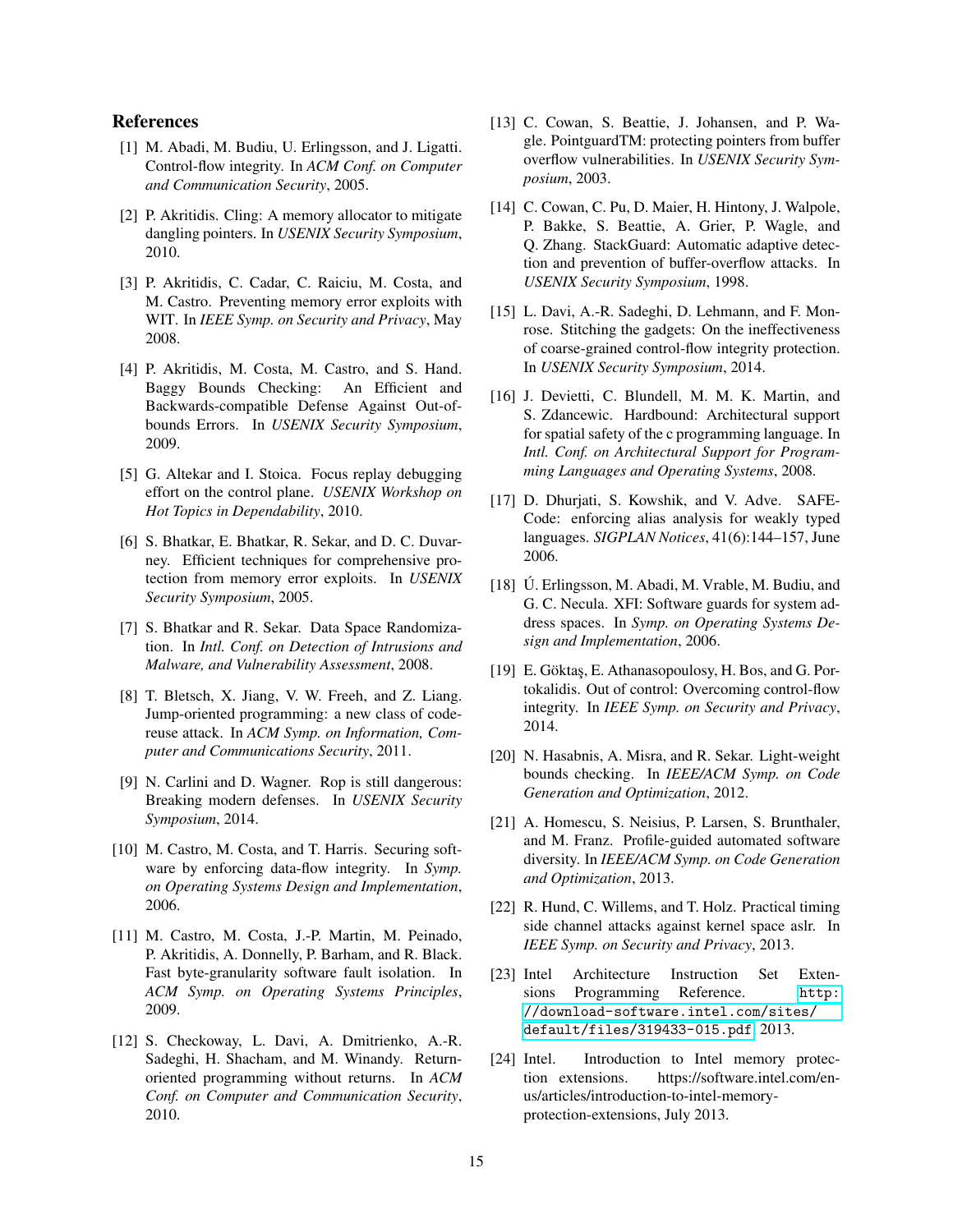- <span id="page-15-6"></span>[25] T. Jim, J. G. Morrisett, D. Grossman, M. W. Hicks, J. Cheney, and Y. Wang. Cyclone: A safe dialect of C. In *USENIX Annual Technical Conf.*, 2002.
- <span id="page-15-19"></span>[26] C. Kil, J. Jun, C. Bookholt, J. Xu, and P. Ning. Address space layout permutation (ASLP): Towards fine-grained randomization of commodity softwar. In *Annual Computer Security Applications Conf.*, 2006.
- <span id="page-15-14"></span>[27] C. Lattner and V. Adve. Automatic Pool Allocation: Improving Performance by Controlling Data Structure Layout in the Heap. In *ACM Conf. on Programming Language Design and Implementation*, 2005.
- <span id="page-15-15"></span>[28] C. Lattner, A. Lenharth, and V. Adve. Making Context-Sensitive Points-to Analysis with Heap Cloning Practical For The Real World. In *ACM Conf. on Programming Language Design and Implementation*, 2007.
- <span id="page-15-11"></span>[29] J. Li, Z. Wang, T. K. Bletsch, D. Srinivasan, M. C. Grace, and X. Jiang. Comprehensive and efficient protection of kernel control data. *IEEE Transactions on Information Forensics and Security*, 6(4):1404–1417, Dec. 2011.
- <span id="page-15-16"></span>[30] The LLVM compiler infrastructure. [http://](http://llvm.org/) [llvm.org/](http://llvm.org/).
- <span id="page-15-21"></span>[31] A. J. Mashtizadeh, A. Bittau, D. Mazieres, and D. Boneh. Cryptographically enforced control flow integrity. http://arxiv.org/abs/1408.1451, Aug. 2014.
- <span id="page-15-23"></span>[32] S. McCamant and G. Morrisett. Evaluating sfi for a cisc architecture. In *USENIX Security Symposium*, 2006.
- <span id="page-15-17"></span>[33] S. Nagarakatte, M. M. K. Martin, and S. Zdancewic. Watchdog: Hardware for safe and secure manual memory management and full memory safety. In *Intl. Symp. on Computer Architecture*, 2012.
- <span id="page-15-8"></span>[34] S. Nagarakatte, J. Zhao, M. M. Martin, and S. Zdancewic. SoftBound: Highly Compatible and Complete Spatial Safety for C. In *ACM Conf. on Programming Language Design and Implementation*, 2009.
- <span id="page-15-13"></span>[35] S. Nagarakatte, J. Zhao, M. M. Martin, and S. Zdancewic. CETS: Compiler Enforced Temporal Safety for C. In *Intl. Symp. on Memory Management*, 2010.
- <span id="page-15-7"></span>[36] G. Necula, J. Condit, M. Harren, S. McPeak, and W. Weimer. CCured: Type-safe retrofitting of legacy software. *ACM Trans. on Programming Languages and Systems*, 27(3):477–526, 2005.
- <span id="page-15-1"></span>[37] Nergal. The advanced return-into-lib(c) exploits. *Phrack*, 11(58):[http://phrack.com/](http://phrack.com/issues.html?issue=67&id=8) [issues.html?issue=67&id=8](http://phrack.com/issues.html?issue=67&id=8), Nov. 2007.
- <span id="page-15-10"></span>[38] B. Niu and G. Tan. Monitor integrity protection with space efficiency and separate compilation. In *ACM Conf. on Computer and Communication Security*, 2013.
- <span id="page-15-12"></span>[39] B. Niu and G. Tan. Modular control-flow integrity. In *ACM Conf. on Programming Language Design and Implementation*, 2014.
- <span id="page-15-3"></span>[40] PaX-Team. PaX ASLR (Address Space Layout Randomization). [http://pax.grsecurity.](http://pax.grsecurity.net/docs/aslr.txt) [net/docs/aslr.txt](http://pax.grsecurity.net/docs/aslr.txt), 2003.
- <span id="page-15-18"></span>[41] Phoronix. Phoronix test suite. [http://www.](http://www.phoronix-test-suite.com/) [phoronix-test-suite.com/](http://www.phoronix-test-suite.com/).
- <span id="page-15-22"></span>[42] E. J. Schwartz, T. Avgerinos, and D. Brumley. All you ever wanted to know about dynamic taint analysis and forward symbolic execution (but might have been afraid to ask). In *IEEE Symp. on Security and Privacy*, 2010.
- <span id="page-15-9"></span>[43] K. Serebryany, D. Bruening, A. Potapenko, and D. Vyukov. AddressSanitizer: A Fast Address Sanity Checker. In *USENIX Annual Technical Conf.*, 2012.
- <span id="page-15-0"></span>[44] H. Shacham. The geometry of innocent flesh on the bone: Return-into-libc without function calls (on the x86). In *ACM Conf. on Computer and Communication Security*, 2007.
- <span id="page-15-4"></span>[45] K. Z. Snow, F. Monrose, L. Davi, A. Dmitrienko, C. Liebchen, and A.-R. Sadeghi. Just-in-time code reuse: On the effectiveness of fine-grained address space layout randomization. In *IEEE Symp. on Security and Privacy*, pages 574–588, 2013.
- <span id="page-15-5"></span>[46] L. Szekeres, M. Payer, T. Wei, and D. Song. SoK: Eternal war in memory. *IEEE Symp. on Security and Privacy*, 2013.
- <span id="page-15-20"></span>[47] C. Tice, T. Roeder, P. Collingbourne, S. Checkoway, U. Erlingsson, L. Lozano, and G. Pike. Enforcing forward-edge control-flow integrity in gcc & llvm. In *USENIX Security Symposium*, 2014.
- <span id="page-15-2"></span>[48] A. van de Ven and I. Molnar. Exec Shield. [https://www.redhat.com/f/pdf/rhel/](https://www.redhat.com/f/pdf/rhel/WHP0006US_Execshield.pdf) [WHP0006US\\_Execshield.pdf](https://www.redhat.com/f/pdf/rhel/WHP0006US_Execshield.pdf), 2004.